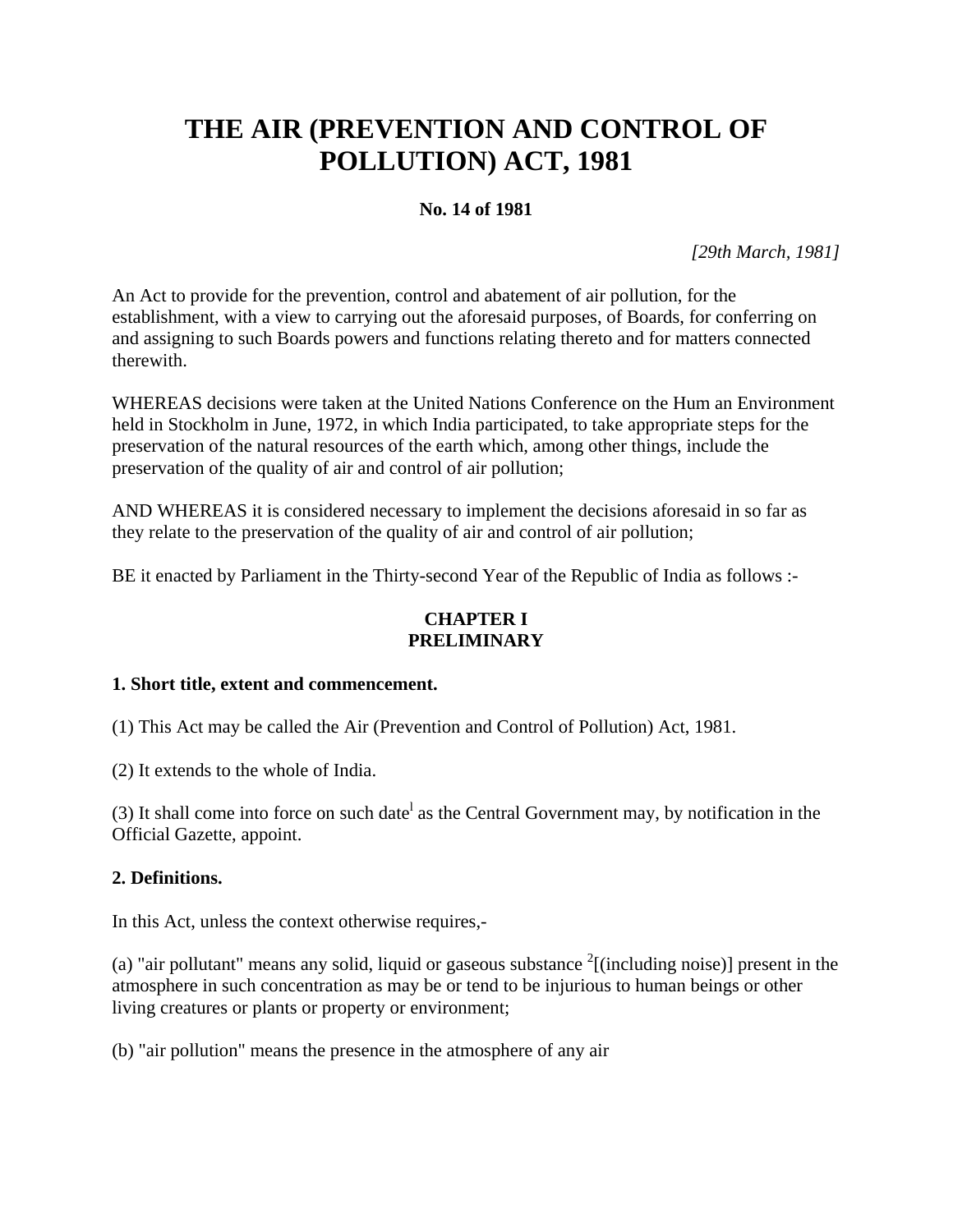(c) "approved appliances" means any equipment or gadget used for the bringing of any combustible material or for generating or consuming any fume, gas of particulate matter and approved by the State Board for the purpose of this Act;

(d) "approved fuel" means any fuel approved by the State Board for the purposes of this Act;

(e) "automobile" means any vehicle powered either by internal combustion engine or by any method of generating power to drive such vehicle by burning fuel;

(f) "Board" means the Central Board or State Board;

(g) "Central Board- means the  $3$ [Central Board for the Prevention and Control of Water Pollution] constituted under section 3 of the Water (Prevention and Control of Pollution) Act, 1974;

(h) "chimney" includes any structure with an opening or outlet from or through which any air pollutant may be emitted,

(i) "control equipment" means any apparatus, device, equipment or system to control the quality and manner of emission of any air pollutant and includes any device used for securing the efficient operation of any industrial plant;

(j) "emission" means any solid or liquid or gaseous substance coming out of any chimney, duct or flue or any other outlet;

(k) "industrial plant" means any plant used for any industrial or trade purposes and emitting any air pollutant into the atmosphere;

(l) "member" means a member of the Central Board or a State Board, as the case may be, and includes the Chairman thereof,

4[(m) "occupier", in relation to any factory or premises, means the person who has control over the affairs of the factory or the premises, and includes, in relation to any substance, the person in posse ssion of the substance;]

(n) "prescribed" means prescribed by rules made under this Act by the Central Government or as the case may be, the State government;

(o) "State Board" mleans,-

(i) in relation to a State in which the Water (Prevention and Control of Pollution) Act, 1974, is in force and the State Government has constituted for that State a  ${}^{5}$ [State Board for the Prevention and Control of Water Pollution] under section 4 of that Act, the said State Board; and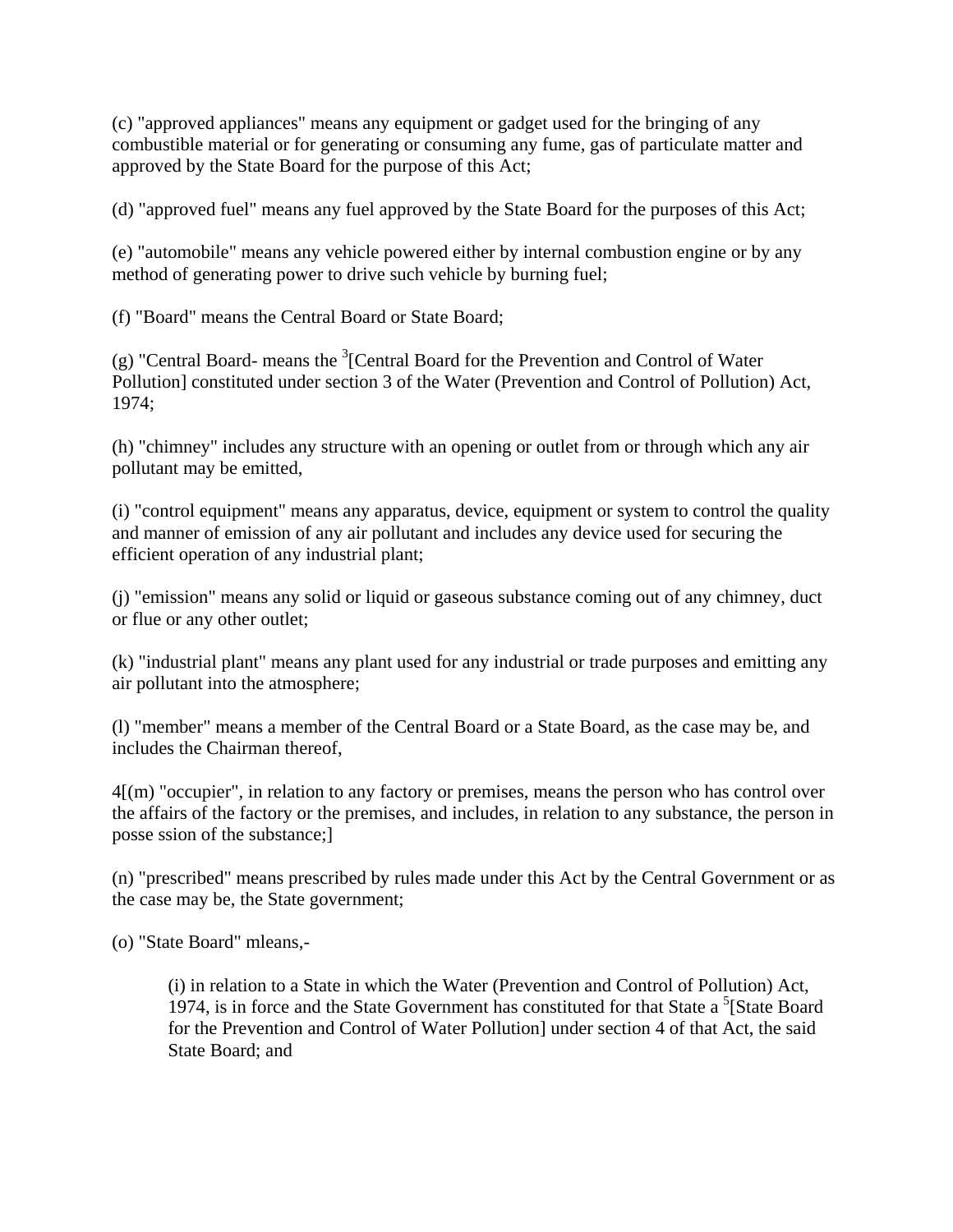(ii) in relation to any other State, the State Board for the Prevention and Control of Air Pollution constituted by the State Government under section 5 of this Act.

# **CHAPTER II CENTRAL AND STATE BOARDS FOR THE PREVENTION AND CONTROL OF AIR POLLUTION**

#### 6[**3. Central Board for the Prevention and Control of Air Pollution.**

The Central Board for the Prevention and Control of Water Pollution constituted under section 3 of the Water (Prevention and Control of Pollution) Act, 1974 (6 of 1974), shall, without prejudice to the exercise and performance of its powers and functions under this Act, exercise the powers and perform the functions of the Central Board for the Prevention and Control of Air Pollution under this Act.

#### 7[**4. State Boards for the Prevention and Control of Water Pollution to be, State Boards for the Prevention and Control of Air Pollution.**

In any State in which the Water (Prevention and Control of Pollution) Act, 1974 (6 of 1974), is in force and the State Government has constituted for that State a State Board for the Prevention and Control of Water Pollution under section 4 of that Act, such State Board shall be deemed to be the State Board for the Prevention and Control of air Pollution constituted under section 5 of this Act and accordingly that State Board for the Prevention and Control of Water Pollution shall, without prejudice to the exercise and performance of its powers and functions under that Act, exercise the powers and perform the functions of the State Board for the Prevention and Control of Air Pollution under this Act.]

#### **5. Constitution of State Boards.**

(1) In any State in which the Water (Prevention and Control of Pollution) Act, 1974 (6 of 1974), is not in force, or that Act is in force but the State Government has not constituted a 8[State Board for the Prevention and Control of Water Pollution] under that Act, the State Government shall, with effect from such date as it may, by notification in the Official Gazette, appoint, constitute a State Board for the Prevention and Control of Air Pollution under such name as may be specified in the notification, to exercise the powers conferred on, and perform the functions assigned to, that Board under this Act.

(2) A State Board constituted under this Act shall consist of the following members, namely:-

(a) a Chairman, being a person, having a person having special knowledge or practical experience in respect of matters relating to environmental protection, to be nominated by the State Government:

Provided that the Chairman my be either whole-time or part-time as the State Government may think fit;

(b) such number of officials, not exceeding five, as the State Government may think fit, to be nominated by the State Government to represent that government;

(c) such number of persons, not exceeding five, as the State Government may think fit, to be nominated by the State Government from amongst the members of the local authorities functioning within the State;

(d) such number of non-officials, not exceeding three, as the State Government may think fit, to be nominated by the State Government to represent the interest of agriculture, fishery or industry or trade or labour or any other interest, which in the opinion of that government, ought to be represented;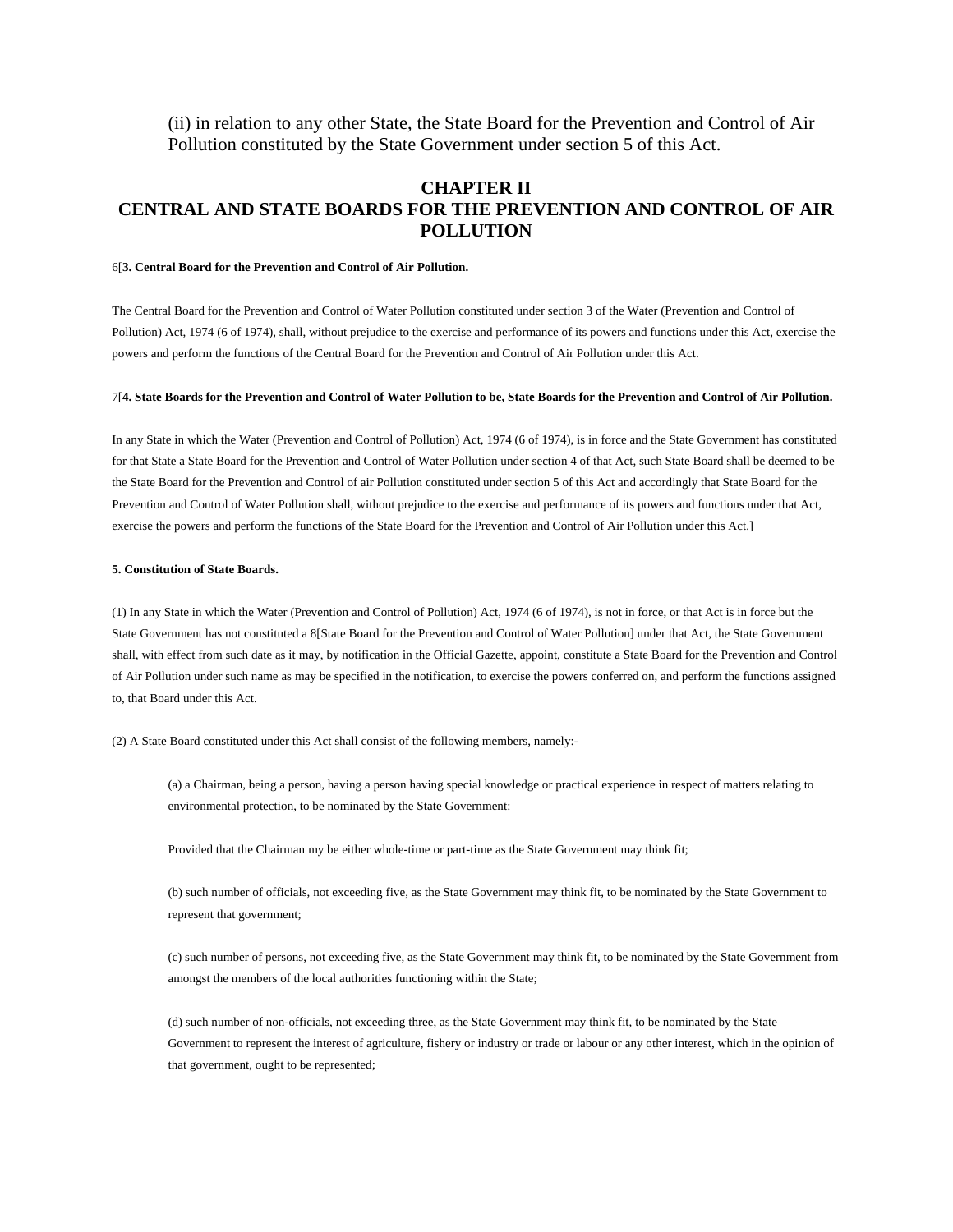*(e)* two persons to represent the companies or corporations owned, controlled or managed by the State Government, to be nominated by that Government;

9[(f) a full-time member-secretary having such qualifications knowledge and experience of scientific, engineering or management aspects of pollution control as may be prescribed, to be appointed by the State Governments

Provided that the State Government shall ensure that not less than two of the members are persons having special knowledge or practical experience in, respect of matters relating to the improvement of the quality of air or the prevention, control or abatement of air pollution.

(3) Every State Board constituted under this Act shall be a body corporate with the name specified by the State Government in the notification issued under sub-section (1), having perpetual succession and a common seal with power, subject to the provisions of this Act, to acquire and dispose of property and to contract, and may by the said name sue or be sued.

#### **6. Central Board to exercise the powers and perform die functions of a State Board in the Union territories.**

No State Board shall be constituted for a Union territory and in relation to -a Union territory, the Central Board shall exercise the powers and perform the functions of a State Board under this Act for that Union territory

Provided that in relation to any Union territory the Central Board may delegate all or any of its powers and functions under this section to such person or body of persons as the Central Government may specify.

#### **7. Terms and conditions of service of members.**

(1) Save as otherwise provided by or under this Act, a member of a State Board constituted under this Act, other than the member-secretary, shall hold office for a term of three years from the date on which his nomination is notified in the Official Gazette:

Provided that a member shall, notwithstanding the expiration of his term, continue to hold office until his successor enters upon his office.

(2) The terms of office of a member of a State Board constituted under this Act and nominated under clause (b) or clause *(e)* of sub-section (2) of section 5 shall come to an end as soon as he ceases to hold the office under the State Government as the case may be, the company or corporation owned, controlled or managed by the State Government, by virtue of which he was nominated.

(3) A member of a State Board constituted under this Act, other than the member- secretary, may at any time resign his office by writing under his hand addressed,-

(a) in the case of the Chairman, to the State Government; and

*(b)* in any other case, to the Chairman of the State Board, and the seat of be Chairman or such other member shall thereupon become vacant.

(4) A member of a State Board constituted under this Act, other than the member-secretary, shall be deemed to have vacated his scat, if he is absent without reason, sufficient in the opinion of the State Board, from three consecutive meetings of the State Board or where he is nominated under clause (c) of subsection (2) of section 5, he ceases to be a member of the local authority and such vacation of scat shall, in either case, take effect from such as the State Government may, by notification in the Official Gazette, specify.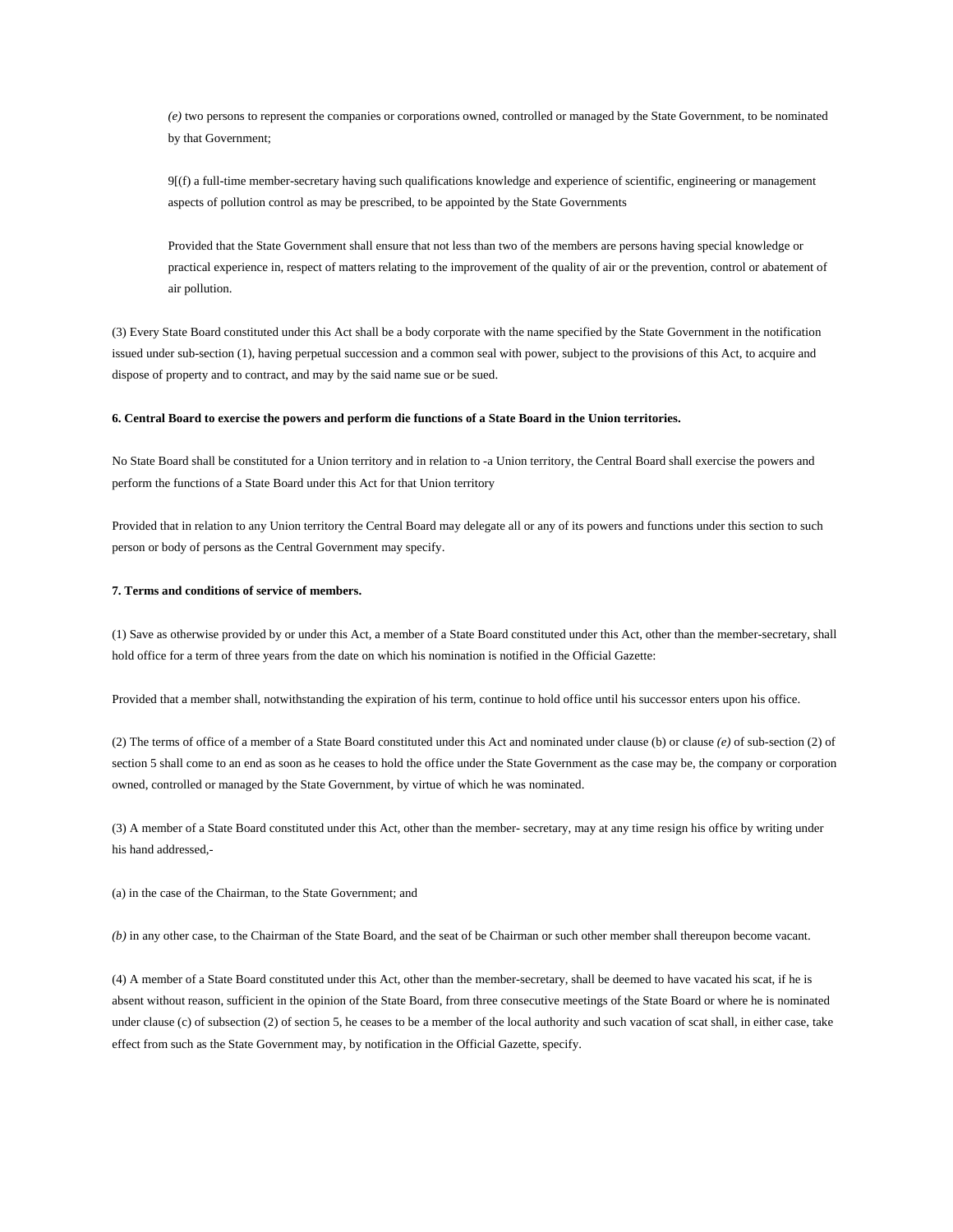(5) A casual vacancy in a State Board constituted under this Act shall be filled by a fresh nomination and the person nominated to fill the vacancy shall hold office only for the remainder of die term for which the member whose place lie takes was nominated.

(6) A member of a State Board constituted under this Act shall be eligible for re-nomination 10\*\*\*\*\*

(7) The other terms and conditions of service of the Chairman and other members (except the member-secretary) of a State Board constituted under this Act shall be such as may be prescribed.

#### **8. Disqualifications.**

(1) No person shall be a member of a State Board constituted under this

(a) is, or at any time has been, adjudged insolvent, or

(b) is of unsound mind and has been so declared by a competent court,

(c) is, or has been, convicted *of* an offence which, in the opinion of the State Government, involves moral turpitude, or

(d) is, or at any time has been, convicted of an offence under this Act,

(e) has directly or indirectly by himself on by any partner.. any share or interest in any Finn or company carrying on the business of manufacture, sale, or hire of machinery, industrial plant, c6ntrol equipment or any other apparatus for the improvement of the quality of air or for the prevention, control or abatement of air pollution, or

(f) is a director or a secretary, manager or other salaried officer or employee of any company or firm having any contract with the Board, or with the Government constituting the Board or with a local authority in the State, or with a company or corporation owned, controlled or managed by the Government, for the carrying out of programmes for the improvement of the quality of air or for the prevention, control or abatement of air pollution, or

(g) has so abused, in the opinion Of the State Government, his position as a member, as to render his continuance on the State Board detrimental to the interest of the general public.

(2) The State Government shall, by order in writing, remove any member who is, or has become, subject to any disqualification mentioned in sub-section *M.* 

Provided that no order of removal shall be made by the State Government under this section unless the member concerned has been given a reasonable opportunity of showing cause against the same.

(3) Notwithstanding anything contained in sub-section ( 1) or sub-section (6) of section 7, a member who has been removed under this section shall not be eligible to continue to hold office until his successor enters upon his office, or, as the case may be, for re-nomination as a member.

#### **9. Vacation of seats by members.**

If a member of a State Board constituted under this Act becomes subject to any of the disqualifications specified in section 8, his seat shall become vacant.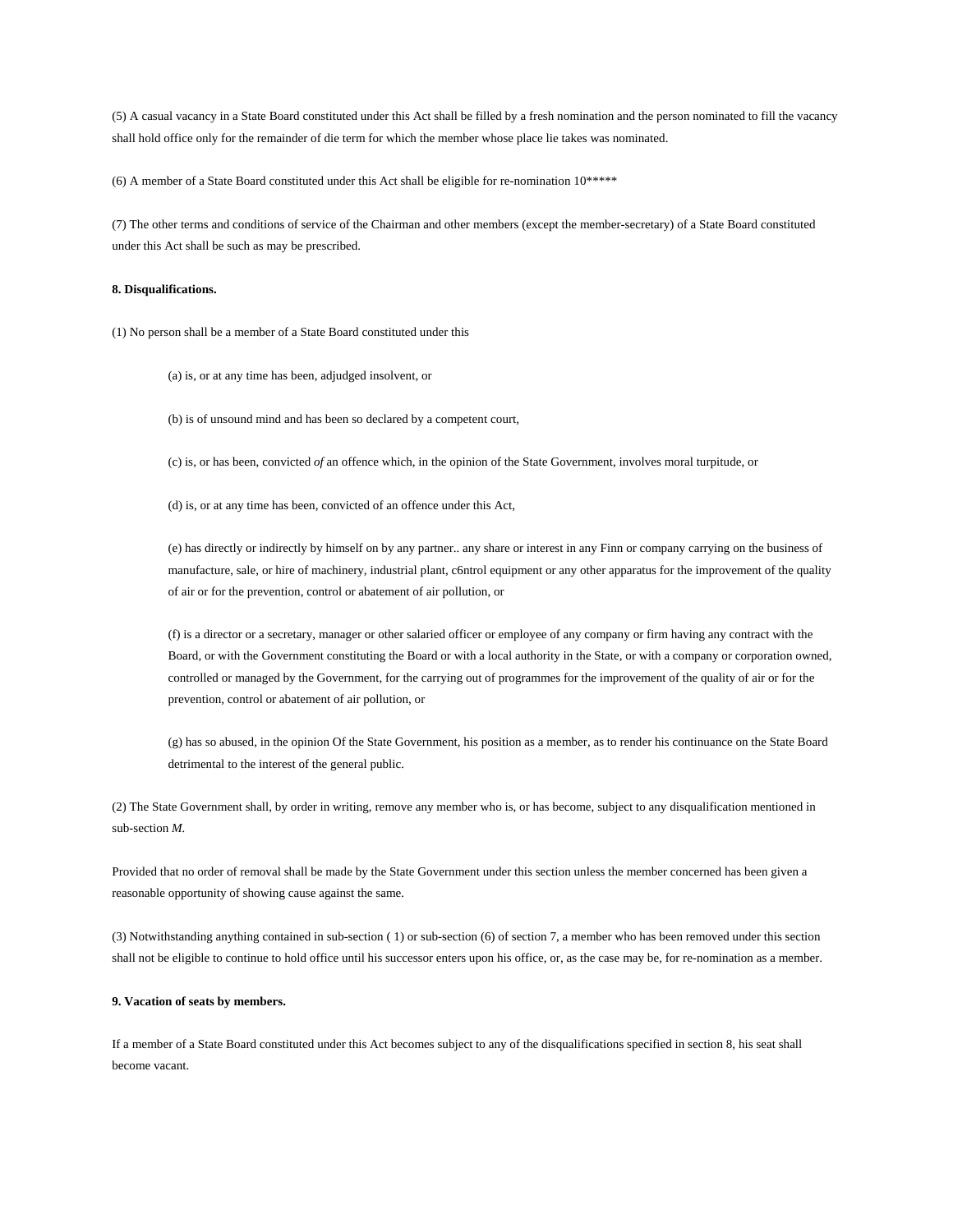#### **10. Meetings-of Board.**

(1) For the purposes of this Act, a Board shall meet at least once in every three months and shall observe such rules of procedure in regard to the transaction of business at its meetings as may be prescribed:

Provided that it, in the opinion of the Chairman, any business of an urgent nature is to be transacted, he may convene a meeting of the Board at such time as he thinks fit for the aforesaid purpose.

(2) Copies of minutes of the meetings under sub-section (1) shall be forwarded to the Central Board and to the State Government concerned.

## **11. Constitution -of committees.**

(1) A Board may constitute as many committees consisting wholly of members or partly of members and partly of other persons and for such purpose or purposes as it may think fit.

(2) A committee constituted under this section shall meet at such time and at such place, and shall observe such rules of procedure in regard to the transaction of business at its meetings, as may be prescribed.

(3) The members of a committee other than the members of the Board shall be paid such fees and allowances, for attending its meetings and for attending to any other work of the Board as may be prescribed.

#### **12. Temporary association of persons with Board for particular purposes.**

(1) A Board may associate with itself in such manner, and for such purposes, as may be prescribed, any person whose assistance or advice it may desire to obtain in performing any of its functions under this Act.

(2) A person associated with the Board under sub-section (1) for any purpose shall have a right to take part in the discussions of the Board relevant to that purpose, but shall riot have a tight to vote at a meetings of the Board and shall not be a member of the Board for any other purpose.

(3) A person associated with a Board under sub-section (1) shall be entitled to receive such fees and allowances as may be prescribed.

#### **13. Vacancy in Board not to invalidate acts or proceedings.**

No act or proceeding of a Board or any committee thereof shall be called in question on the ground merely of the existence of any vacancy in or any defect in the constitution of, the Board or such committee, as the case may be.

#### **14. Member-secretary and officers and other employees of State Boards.**

(1) The terms and conditions of service of the member-secretary of a State Board constituted under this Act shall be such as may be prescribed.

11[(2) The member-secretary of a State Board, whether constituted under this Act or not, shall exercise such powers and perform such duties as may be prescribed or as may, from time to time, be delegated to him by the State Board or its Chairman.]

(3) subject to such rules as may be made by the State Government in this behalf, a State Board, whether constituted under this Act or not, may appoint such officers and other employees as it considers necessary for the efficient performance of its functions under this Act.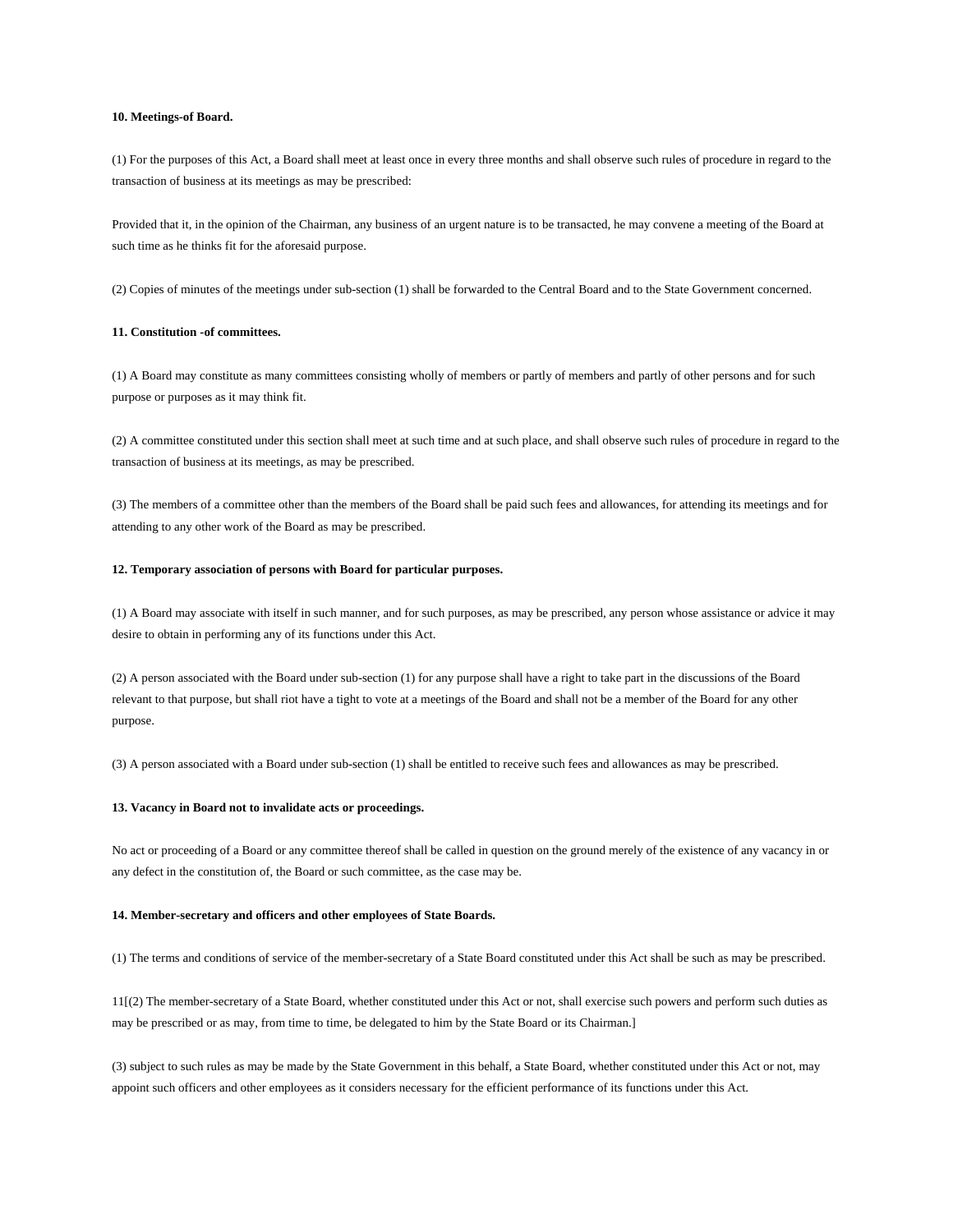(4) The method of appointment, the conditions of service and the scale of pay of the officers (other than the member-secretary) and other employees of a State Board appointed under sub-section (3) shall be such as may be determined by regulations made by the State Board under this Act.

(5) Subject to such conditions as may be prescribed, a State Board constituted under this Act may from time to time appoint any qualified person to be a consultant to the Board and pay him such salary and allowances or fees, as it thinks fit.

#### **15. Delegation of powers**

A State Board may, by general or special order, delegate to t1he Chairman or the member-secretary or any other officer of the Board subject to such conditions and limitations, if any. as may be specified in the order, such of its powers and functions under this Act as It may deem necessary.

# **CHAPTER III POWERS AND FUNCTIONS OF BOARDS**

#### **16. Functions of Central Board.**

(1) Subject to the provisions of this Act, and without prejudice to the performance, of its functions under the Water (Prevention and Control of Pollution) Act, IL974 (6 of 1974), the main functions of the Central Board shall be to improve the quality of air and to prevent, control or abate air pollution in the country.

(2) In particular and without prejudice to the generality of the foregoing functions, the Central Board may-

(a) advise the Central Government on any matter concerning the improvement of the quality of air and the prevention, control or abatement of air pollution;

(b) plan and cause to be executed a nation-wide programme for the prevention, control or abatement of air pollution;

(c) co-ordinate the activities of the State and resolve disputes among them;

(d) provide technical assistance and guidance to the State Boards, carry out and sponsor investigations and research relating to problems of air pollution and prevention, control or abatement of air pollution;

12[*(dd)* perform such of the function of any State Board as may, be specified in and order made under sub-section (2) of section 18;]

(e) plan and organise the training of persons engaged or to be engaged in programmes for the prevention, control or abatement of air pollution on such terms and conditions as the Central Board may specify;

(f) organise through mass media a comprehensive programme regarding the prevention, control or abatement of air pollution;

(g) collect, compile and publish technical and statistical data relating to air pollution and the measures devised for its effective prevention, control or abatement and prepare manuals, codes or guides relating to prevention, control or abatement of air pollution;

(h) lay down standards for the quality of air.,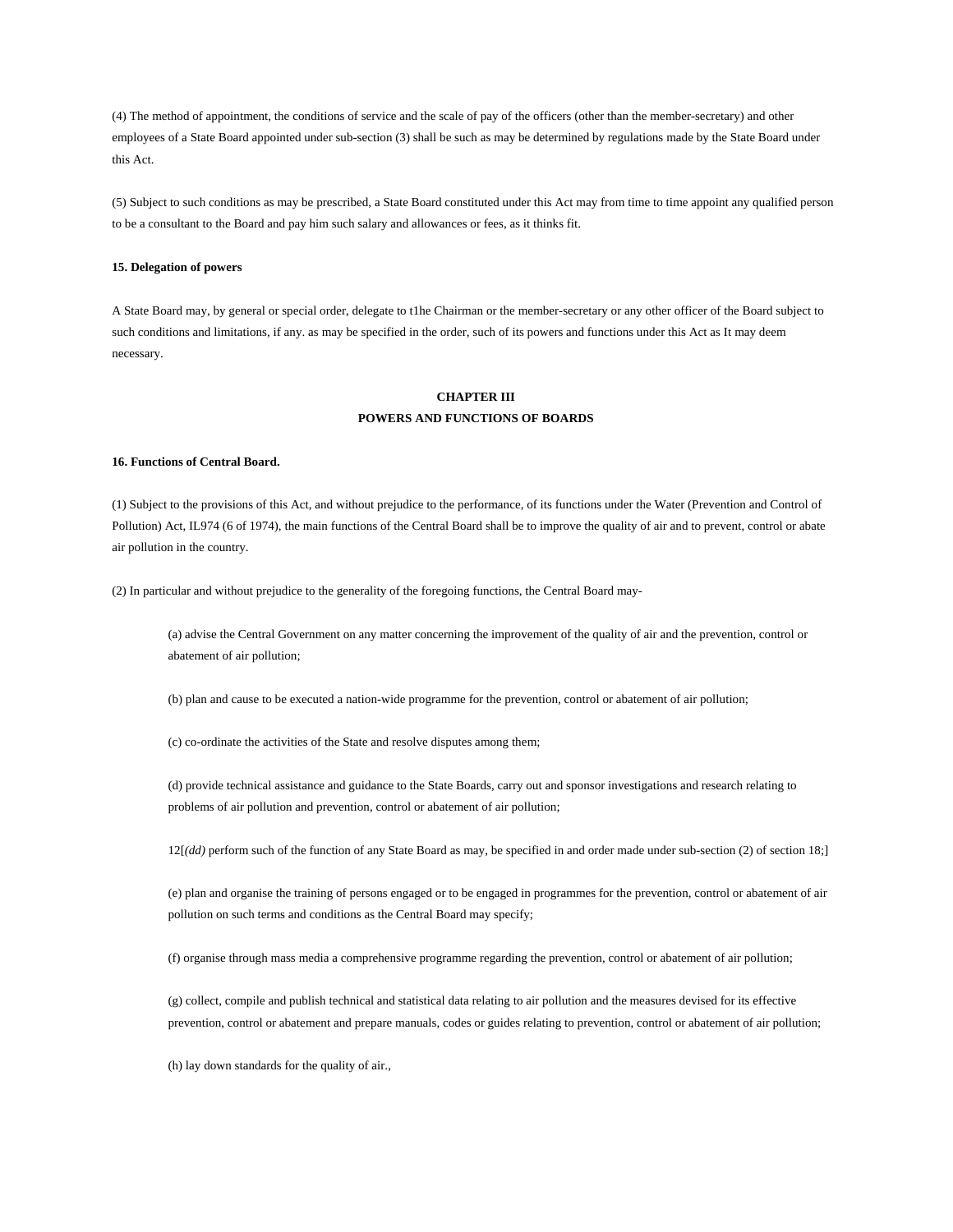(i) collect and disseminate information in respect of matters relating to air pollution;

(j) perform such other functions as may be prescribed.

(3) The Central Board may establish or recognise a laboratory or laboratories to enable the Central Board to perform its functions under this section efficiently.

(4) The Central Board may-

(a) delegate any of its functions under this Act generally or specially to any of the committees appointed by it;

*(b)* do such other things and perform such other acts as it may think necessary for the proper discharge of its functions and generally for the purpose of carrying into effect the purposes Of this Act.

### **17. Functions of State Boards.**

(1) subject to the provisions of this Act, and without prejudice to the performance of its functions, if any, under the Water (Prevention and Control of Pollution) Act, 1974 (Act 6 of 1974), the functions of a State Board shall be-

(a) to plan a comprehensive programme for the prevention, control or abatement of air pollution and to secure the execution thereof-,

*(b)* to advise the State Government on any matter concerning the prevention, control or abatement of air pollution;

(c) to collect and disseminate information relating to air pollution;

(d) to collaborate with the Central Board in organising the training of persons engaged or to be engaged in programmes relating to prevention, control or abatement of air pollution and to organise mass-education programme relating thereto;

(e) to inspect, at all reasonable times, any control equipment, industrial plant or manufacturing process and to give, by order, such directions to such persons as it may consider necessary to take steps for the prevention, control or abatement of air pollution;

(f) to inspect air pollution control areas at such intervals as it may think necessary, assess the quality of air therein and take steps for the prevention, control or abatement of air pollution in such areas;

(g) to lay down, in consultation with the Central Board and having regard to the standards for the quality of air laid down by the Central Board, standards for emission of air pollutants into the atmosphere from industrial plants and automobiles or for the discharge of any air pollutant into the atmosphere from any other source whatsoever not being a ship or an aircraft:

Provided that different standards for emission may be laid down under this clause for different industrial plants having regard to the quantity and composition of emission of air pollutants into the atmosphere from such industrial plants;

(h) to advise the State Government with respect to the suitability of any premises or location for carrying on any industry which is likely to cause air pollution;

(i) to Perform such other functions as may be prescribed or as may, from time to time, be entrusted to it by the Central Board or the State Government;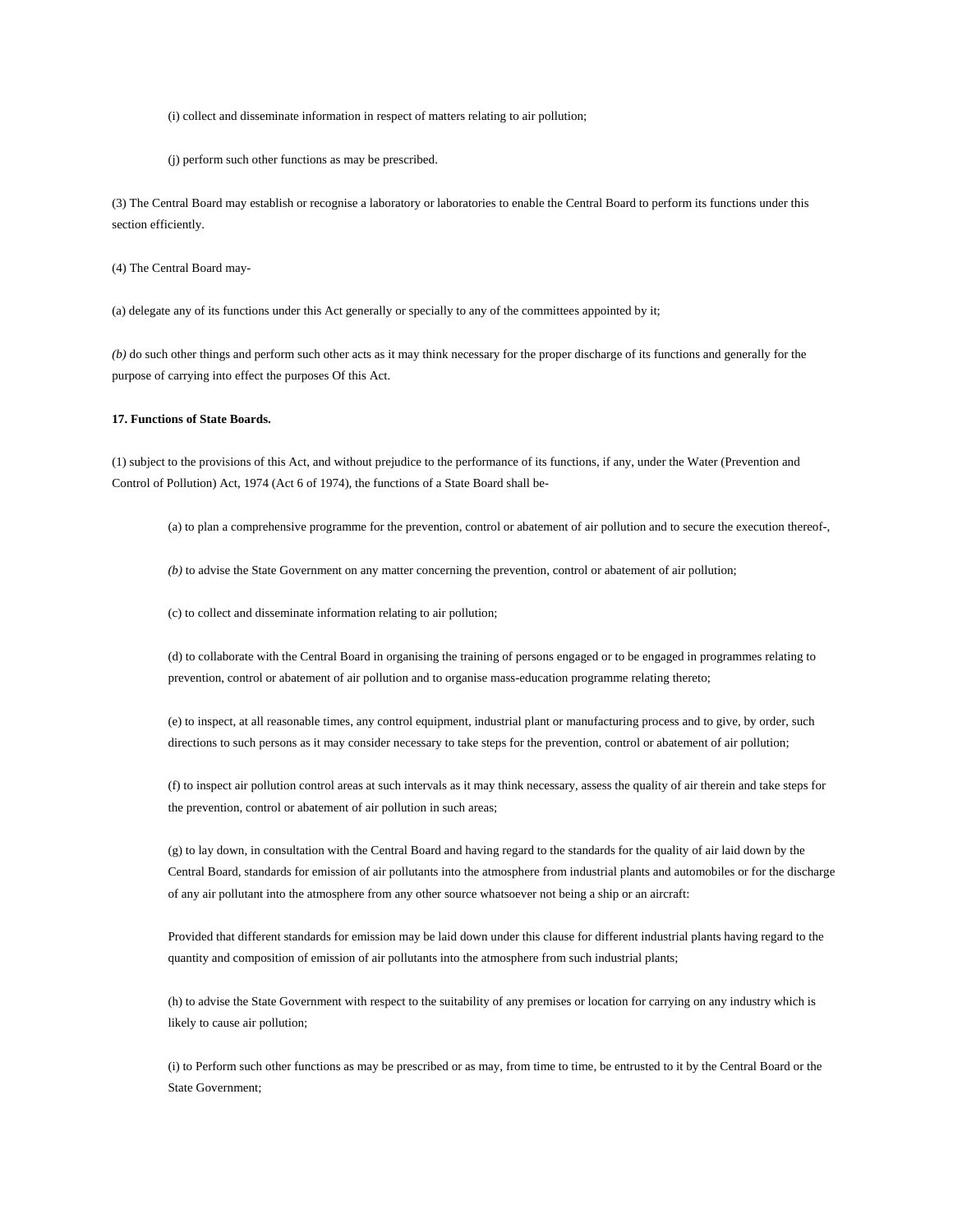(j) to do such other things and to perform such other acts as it may think necessary for the proper discharge of its functions and generally for the purpose of carrying into effect the purposes of this Act.

(2) A State Board may establish or recognise a laboratory or laboratories to enable the State Board to perform its functions under this section efficiently.

### **18. Power to give directions.**

13[(]) In the performance of its functions under this Act-

(a) the Central Board shall be bound by such directions in writing as the Central Government may give to it; and

(b) every State Board shall be bound by such directions in writing as the Central Board or the State Government may give to it:

Provided that where a direction given by the State Government is inconsistent with the direction given by the Central Board, the matter shall be referred to the Central Government for its decision.

14[(2) Where the Central Government is of the opinion that any State Board has defaulted in complying with any directions given by the Central Board under sub-section (1) and as a result of such default a grave emergency has arisen and it is necessary or expedient so to do in the public interest, it m4y, by order, direct the Central Board to perform any of the functions of the State Board in relation to such area, for such period and for such purposes, as may be specified in the order.

(3) Where the Central Board performs any of the functions of the State Board in pursuance of a direction under sub-section (2), the expenses, if any incurred by the Central Board with respect to the performance of such functions may, if the State Board is empowered to recover such expenses, be recovered by the Central Board with interest (at such reasonable rate as the Central Government may, by order, fix) from the date when a demand for such expenses is made until it is paid from the person or persons concerned as arrears of land revenue or of public demand.

(4) For the removal of doubts, it is hereby declared that any directions to perform the functions of any State Board given under sub-section (2) in respect of any area would not preclude the State Board from performing such functions in any other area in the State or any of its other functions'in that area.]

# **CHAPTER IV PREVENTION AND CONTROL OF AIR POLLUTION**

#### **19. Power to declare air pollution control areas,**

(1) The State Government may, after consultation with the State Board, by notification in the Official Gazette declare in such manner as may be prescribed, any area or areas within the State as air pollution control area or areas for the purposes of this Act.

(2) The State government may, after consultation with the State Board, by notification in the Official Gazette,-

(a) alter any air pollution control area whether by way of extension or reduction ;

(b) declare a new air pollution control area in which may be merged one or more existing air pollution control areas or any part or parts thereof.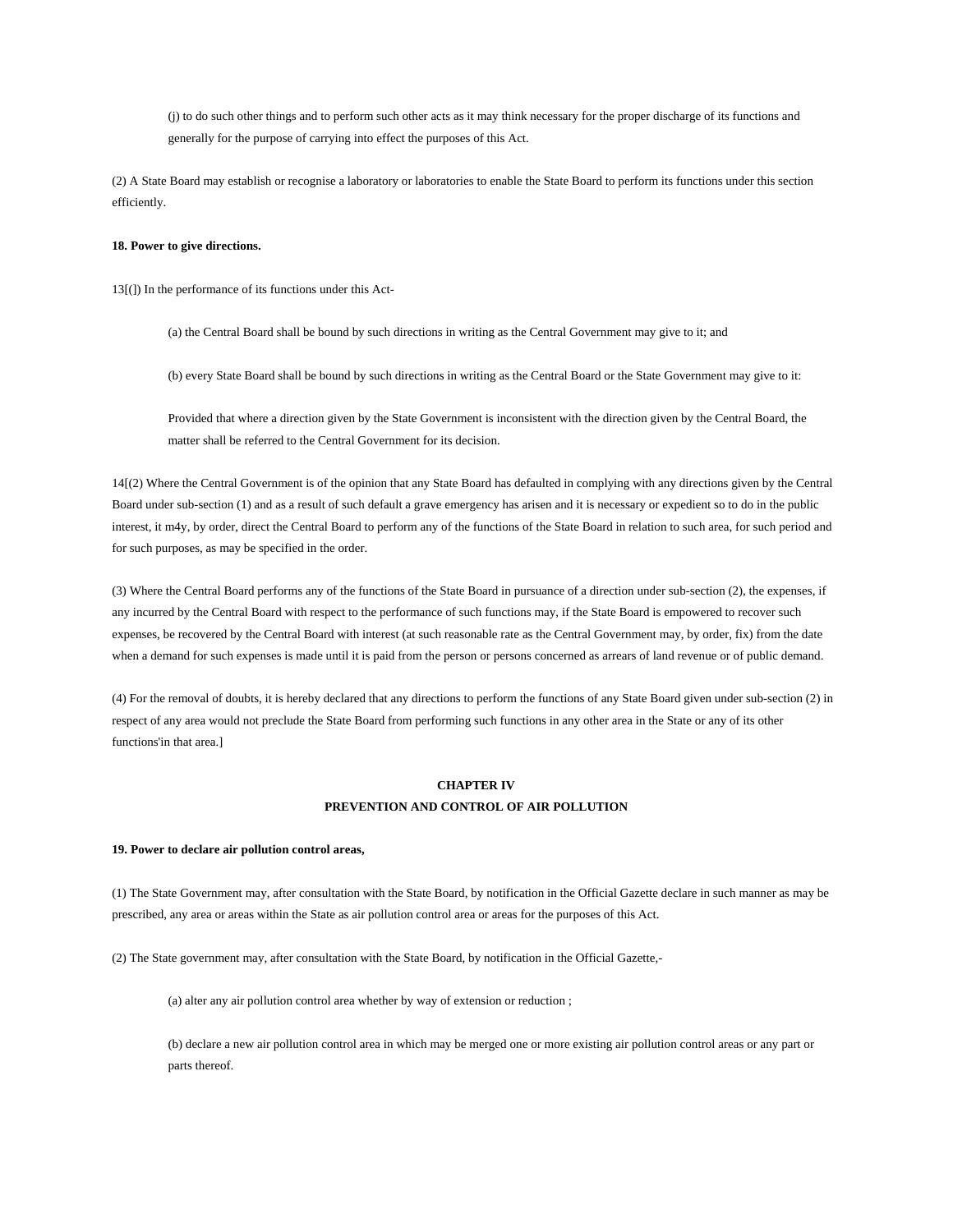(3) If the State Government, after consultation with the State Board, is of opinion that the use of any fuel, other than an approved fuel, in any air pollution control area or part thereof, may cause or is likely to cause air pollution, it may, by notification in the Official Gazette, prohibit the use of such fuel in such area or part thereof with effect from such date (being not less than three months from the date of publication of the notification) as may be specified in the notification.

(4) The State Government may, after consultation with the Sate Board, by notification in the Official Gazette, direct that with effect fr6m such date as may be specified therein, no appliance, other than an approved appliance, shall be used in the premises situated in an air pollution control area :

Provided that different dates may be specified for different parts of an air pollution control area or for the use of different appliances.

(5) If the State Government, after consultation with the State Board, is of opinion that the burning of any material (not being fuel) in any air pollution control area or part thereof may cause or is likely to cause air pollution, it may, by notification in the Official Gazette, prohibit the burning of such material in such area or part thereof.

#### **20. Power to give instructions for ensuring standards for emission from automobiles.**

With a view to ensuring that the standards for emission of air pollutants from automobiles laid down by the State Board tinder clause (g) of subsection (1) of section 17 are complied with, the State Government shall, in consultation with the State Board, give such instructions as may be deemed necessary to the concerned authority in charge of registration of motor vehicles under the Motor Vehicles Act, 1939 (Act 4 of 1939), and such authority shall, notwithstanding anything contained in that Act or the rules made thereunder be bound to comply with such instructions.

#### **21. Restrictions on use of certain industrial plants.**

15[(/) Subject to the provisions of this section, no person shall, without the previous consent of the State Board, establish or operate any industrial plant in an air pollution control area :

Provided that a person operating any industrial plant in any air pollution control area, immediately before the commencement of section 9 of the Air (Prevention and Control of Pollution) Amendment Act, 1987, for which no consent was necessary prior to such commencement, may continue to do so for a period of three months from such commencement or, if he has made an application for such consent within the said period of three months, till the disposal of such application.]

(2) An application for consent of the State Board under sub-section (1) shall be accompanied by such fees as may bc prescribed 'and shall be made in the prescribed form and shall contain the particulars of the industrial plant and such other particulars as may be prescribed :

Provided that where any person, immediately before the declaration of any area as an air pollution control area, operates in such area any industrial plant, 16\*\*\* such person shall make the application under this sub-section within such period (being not less than three months from the date of such declaration) as may be prescribed and where such person makes such application, he shall be deemed to be operating such industrial plant with the consent of the State Board until the consent applied for has been refused,

(3) The State Board may make such inquiry as it may deem fit in respect of the application for consent referred to in sub-section (1) and in making any such inquiry, shall follow such procedure as may be prescribed.

(4) Within a period of four months after the receipt of the application for consent referred to in sub-section (1), the State Board shall, by order in writing, 17[and for reasons to be recorded in the order, grant the consent applied for subject to such conditions and for such period as may be specified in the order, or refuse consent:]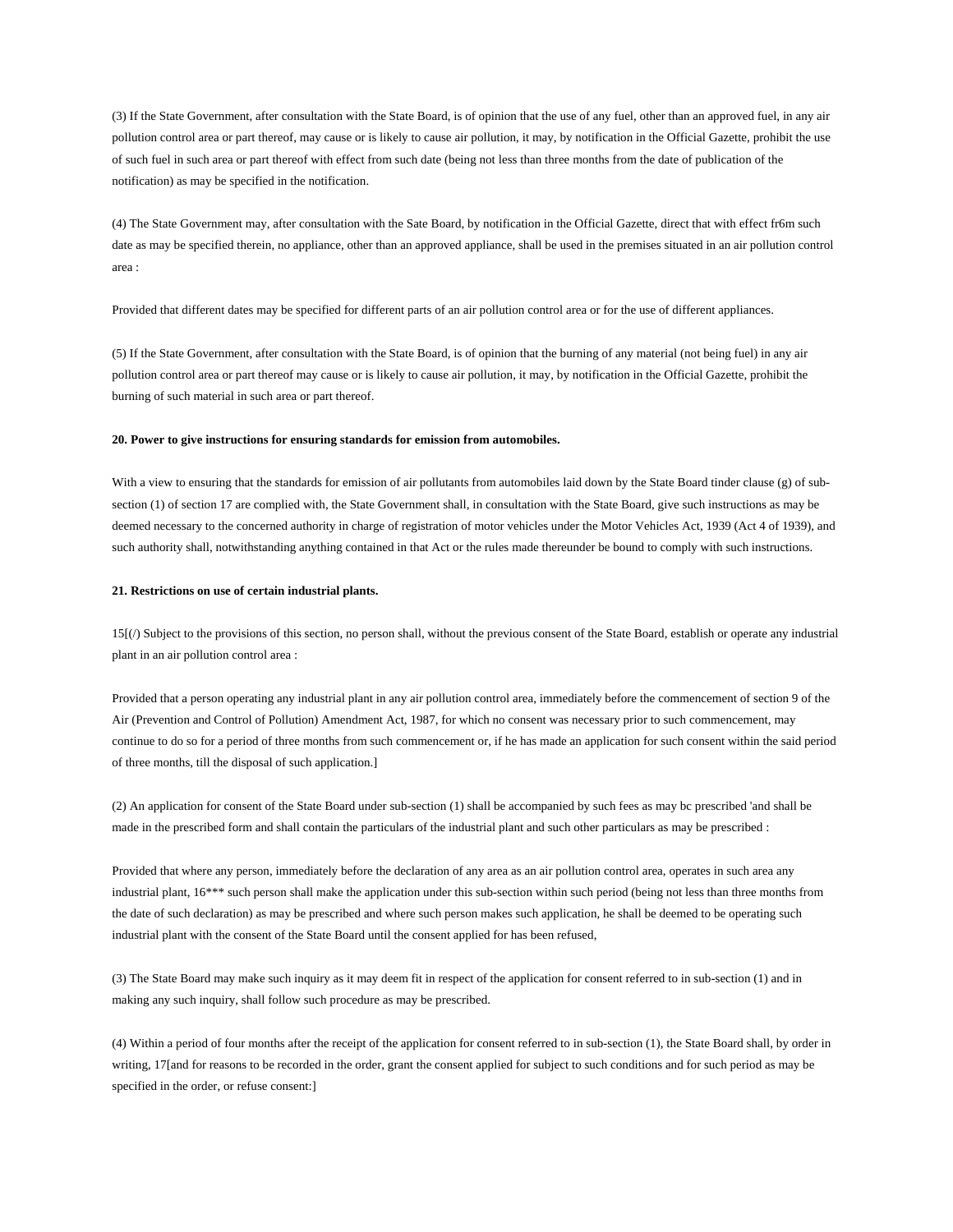18[Provided that it shall be open to the State Board to cancel such consent before the expiry of the period for which it is granted or refuse further consent after such expiry if the conditions subject to which such consent has been granted are not fulfilled:

Provided further that before cancelling a consent or refusing a further consent under the first provision, a reasonable opportunity of being heared shall be given to the person concerned.]

(5) Every person to whom consent has been granted by the State Board under sub-section (4), shall comply with the following conditions, namely

(i) the control equipment of such specifications as the State Board may approve in this behalf shall be installed and operated in the premises where the industry is carried on or proposed to be carried on;

(ii) the existing control equipment, if any, shall be altered or replaced in accordance with the directions of the State Board;

(iii) the control equipment referred to in clause (i) or clause (ii) shall be kept at all times in good running condition;

(iv) chimney, wherever necessary, of such specifications as the State Board may approve in this behalf shall be erected or re-erected in such premises; .and

(v) such other conditions as the State Board, may specify in this behalf,

(vi) the conditions referred to in clauses (i), (ii) and (iv) shall be complied with within such period as the State Board may specify in this behalf-

Provided that in the case of a person operating any industrial plant 19\*\*\* in an air pollution control area immediately before the date of declaration of such area as an air pollution control area, the period so specified shall not be less than six months :

Provided further that-

-

(a) after the installation of any control equipment in accordance with the specifications under clause (i), or

(b) after the alteration or replacement of any control equipment in accordance with the directions of the State Board under clause (ii), or

(c) after the erection or re-erection of any chimney under clause (iv), no control equipment or chimney shall be altered or replaced or, as the case may be, erected or re-created except with the previous approval of the State Board.

(6) If due to any technological improvement or otherwise the State Board is of opinion that all or any of the conditions referred to in sub-section (5) require or requires variation (including the change of any control equipment, either in whole or in part), the State Board shall, after giving the person to whom consent has been granted an opportunity of being heard, vary all or any of such conditions and thereupon such person shall be bound to comply with the conditions as so varied.

(7) Where a person to whom consent has been granted by the State Board under sub-section (4) transfers his interest in the industry to any other person, such consent shall be deemed to have been granted to such other person and he shall be bound to comply with all the conditions subject to which it was granted as if the consent was granted to him originally.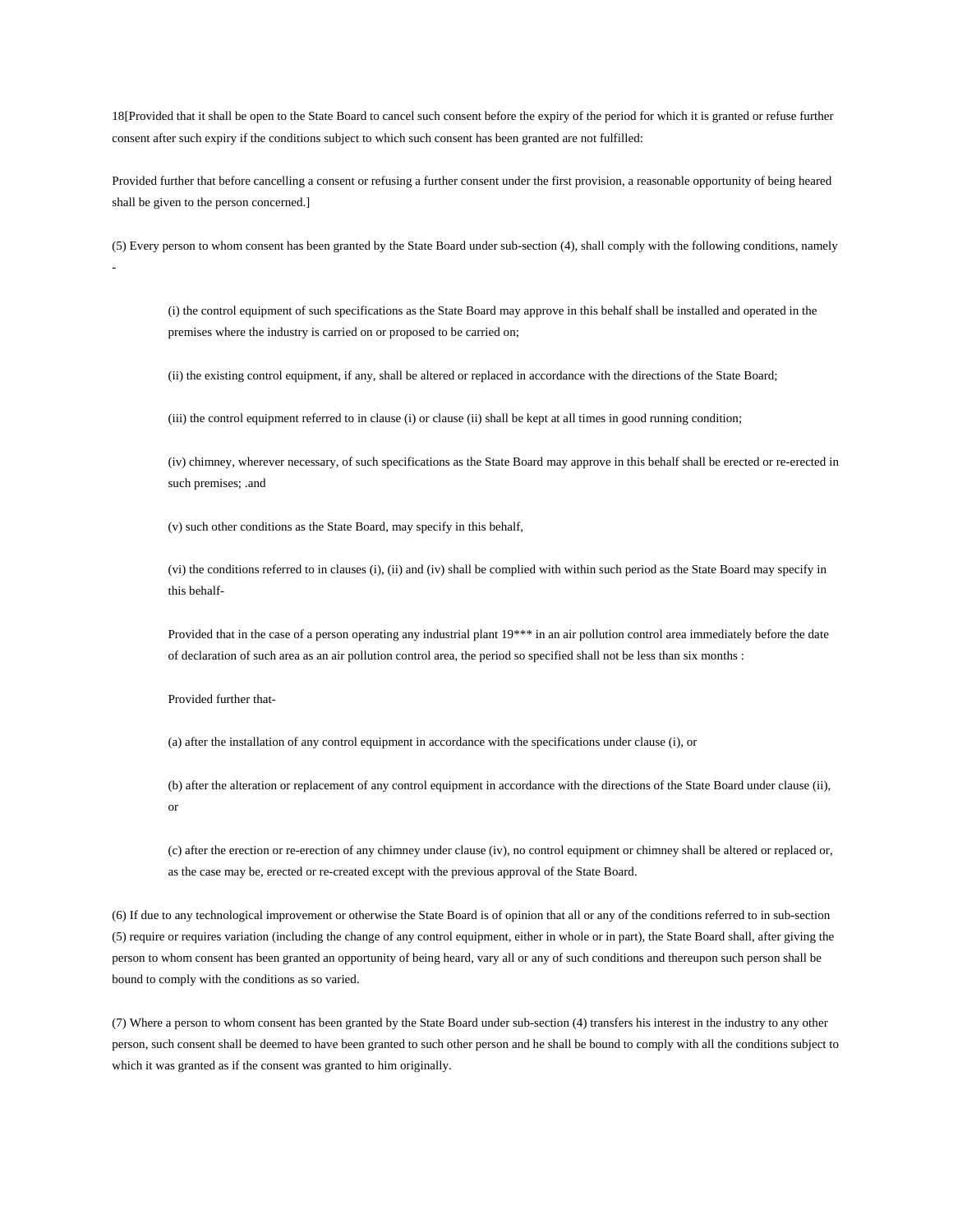#### **22. Persons carrying on industry, etc., and to allow emission of air pollutants in excess of the standard laid down by State Board.**

No person 20\*\*\*\* operating any industrial plant, in any air pollution control area shall discharge or cause or permit to be discharged the emission of any air pollutant in excess of the standards laid down by the State Board under clause (g) of sub-section (1) of section 17.

#### 21**[22A. Power of Board to make application to court for restraining person from causing air pollution.**

(1) Where it is apprehended by a Board that emission of any air pollutant, in excess of the standards laid down by the State Board under clause (g) of sub-section (1) of section 17, is likely to occur by reason of any person operating an industrial plant or otherwise in any air pollution control area, the Board may make an application to a court, not inferior to that of a Metropolitan Magistrate or a Judicial Magistrate of the first class for restraining such person from emitting such air pollutant.

(2) On receipt of the application under sub-section (1), the court may make such order as it deems fit.

(3) Where under sub-section (2), the court makes an order restraining any person from discharging or causing or permitting to be discharged the emission of any air pollutant, it may, in that order,-

(a) direct such person to desist from taking such action as is likely to cause emission;

*(b)* authorise the Board, if the direction under clause (a) is no , t complied with by the person to whom such direction is issued, to implement the direction in such manner as may be specified by the court.

(4) All expenses incurred by the Board in implementing the &ections of the court under clause *(b)* of sub-section (3) sl)all be recoverable from the person concerned as an-ears of land revenue or of public demand.

#### **23. Furnishing, of information to State Board and other agencies in certain cases.**

(1) Where in any 22\*\*\* area the emission of any air pollutant into the atmosphere in excess of the standards laid down by the State Board occurs or is apprehended to occur due to accident or other unforeseen act or event, the person in charge of the premises from where which emission occurs or is apprehended to occur shall forthwith intimate the fact of such occurrence or the apprehension of such occurrence to the State Board and to such authorities or agencies as may be prescribed.

(2) On receipt of information with respect to the fact or the apprehension of any occurrence of the nature referred to in sub-section (1), whether through intimation under that sub-section or otherwise, the State Board and the authorities or agencies shall, as early as practicable, cause such remedial measure to be I aken as are necessary to mitigate the emission of such air pollutants.

(3) Expenses, if any, incurred by the State Board, authority or agency with respect to the remedial measures referred to in sub-section (2) together with interest ("t such reasonable rate, as the State Government may, by order, fix) from the date when a demand for the expenses is made until it is paid, may be recovered by that Board, authority or agency from the person concerned, as arrears of land revenue, or of public demand.

#### **24. Power of entry and inspection.**

(1) Subject to the provisions of this section, any person empowered by a State Board in this behalf shall have a right to enter, at all reasonable times with such assistance as he considers necessary, any place---

(a) for the purpose of performing any of the functions of the State Board entrusted to him :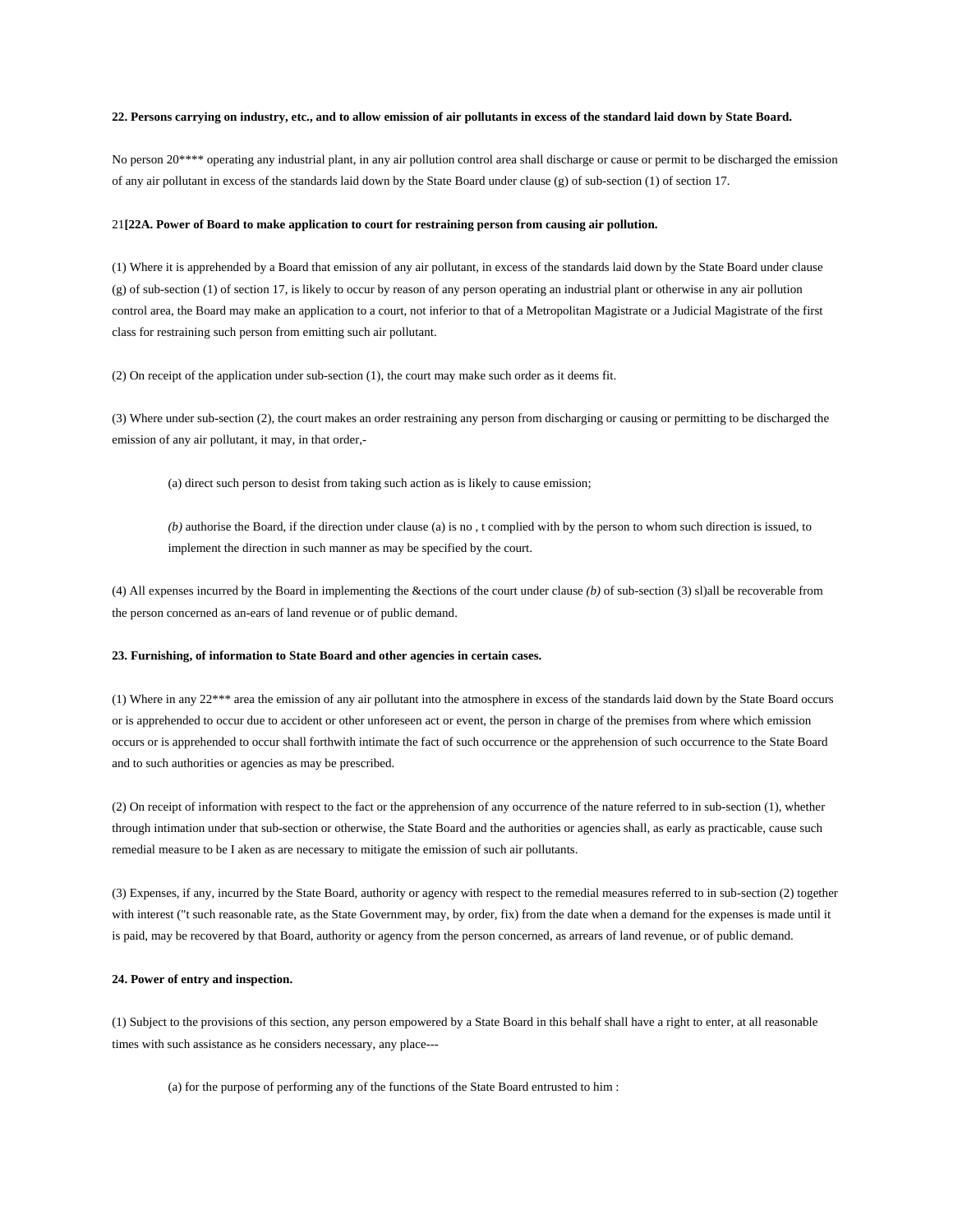(b) for the purpose of determining whether and if so in what manner, any such functions are to be performed or whether any provisions of this Act or the rules made thereunder or any notice, order, direction or authorisation served, made, given or granted under this Act is being or has been complied with;

(c) for the purpose of examining and testing any control equipment, industrial plant, record, register, document or any other material object or for conducting a search of any place in which he has reason to believe that an offence under this Act or the rules made has been or is being or is about to be committed and for seizing any such control equipment, industrial plant, record, register, document or other material object if he has reasons to believe that it may furnish evidence of the commission of an offence punishable under this Act or the rules made thereunder.

(2) Every person 23\*\*\* operating any control equipment or any industrial plant, in an air pollution control area shall be bound to render all assistance to the person empowered by the State Board under sub-section (1) for carrying out the functions under that sub-section and if he fails to do so without any reasonable cause or excuse, he shall be guilty of an offence under this Act.

(3) If any person willfully delays or obstructs any person empowered by the State Board under sub-section (1) in the discharge of his duties, he shall be guilty of an offence under this Act.

(4) The provisions of the Code of Criminal Procedure, 1973, or, in relation to the State of Jammu and Kashmir, or any area, in which that Code is not in force, the provisions of any corresponding law in force in that State or area, shall, so far as may be, apply to any search or seizure under this section as they apply to any search or seizure made under the authority of a warrant issued under section 94 of the said Code or, as the case may be, under the corresponding provisions of the said law.

#### **25. Power to obtain information.**

For the purposes of carrying out the functions entrusted to it, the State Board or any officer empowered by it in Ns behalf may call for any information (including information regarding the types of air pollutants emitted into the atmosphere and the level of the emission of such air pollutants) from the occupier or any other person carrying oil any industry or operating any control equipment or industrial plant and for the purpose of verifying the correctness of such information, the State Board or such officer shall have the right to inspect the premises where such industry, control equipment or industrial plant is being carried on or operated.

#### **26. Power to take samples of air or emission and procedure to be followed in connection therewith.**

(1) A State Board or any officer empowered by it in this behalf shall have power to take, for the purpose of analysis, samples of air or emission from any chimney, flue or duct or any other outlet in such manner as may be prescribed.

(2) The result of any analysis of a sample of emission taken under subsection (1) shall not be admissible in evidence in any legal proceeding unless the provisions of sub-sections (3) and (4) are complied with.

(3) Subject to the provisions of sub-section (4), when a sample of emission is taken for analysis under sub-section (1), the person taking the sample shall-

(a) serve on the occupier or his agent, a notice, then and there, in such form as may be prescribed, of his intention to have it so analysed;

(b) in the presence of the occupier or his agent, collect a sample of emission for analysis;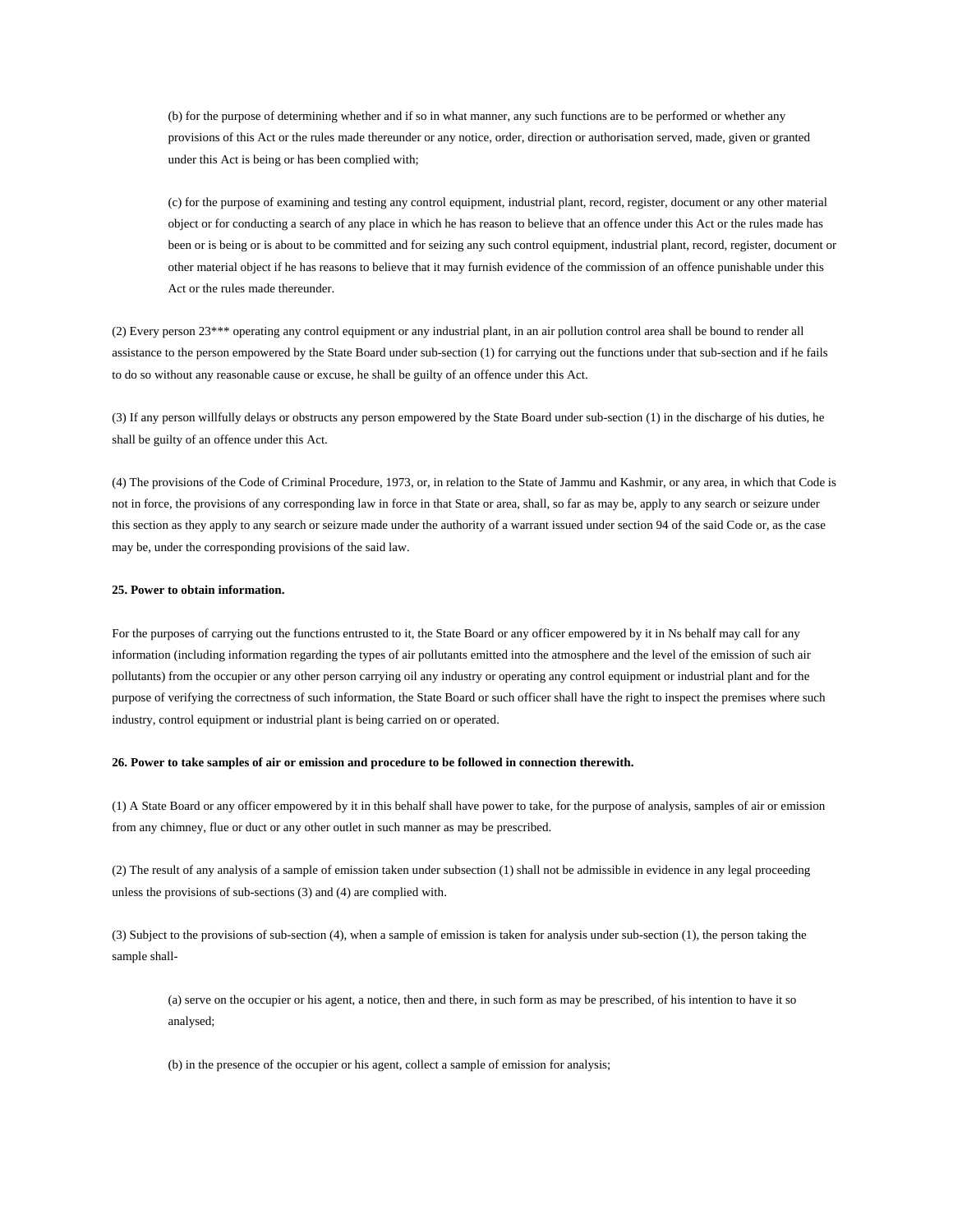(c) cause the sample to be placed in a container or containers which shall be marked and sealed and shall also be signed both by the person taking the sample and the occupier or his agent;

(d) send, without delay, the container to the laboratory established or recognised by the State Board under section 17 or, if a request in that behalf is made by the occupier or his agent when the notice is served on him under clause (a), to the laboratory established or specified under sub-section (1) of section 28.

(4) When a sample of emission is taken for analysis under sub-section (1) and the person taking the sample serves on the occupier or his agent, a notice under clause (a) of sub-section (3), then,-

(a) in a case where the occupier or his agent willfully absents himself, the person taking the sample shall collect the sample of emission for analysis to be placed in a container or containers which shall be marked and sealed and shall also be signed by the person taking the sample, and

(b) in a case where the occupier or his agent is present at the time of taking the sample but refuses to sign the marked and scaled container or containers of the sample of emission as required under clause (c) of subsection (3), the marked and sealed container or containers shall be signed by the person taking the sample,

and the container or containers shall be sent without delay by the person 'Caking the **sample for analysis** to the laboratory established or specified under sub-section (7) of section 28 and such person shall inform the Government analyst appointed under sub-section (1) of section 29, in writing, about the wilfull absence of the occupier or his agent, or, as the case may be, his refusal to sing the container or containers.

#### **27. Reports of the result of analysis on samples taken under section 26.**

(1) Where a sample of emission has been sent for analysis to the laboratory established or recognised by the State Board, the Board analyst appointed under sub-section (2) of section 29 shall analyse the sample and submit a report in the prescribed form of such analysis in triplicate to the State Board.

(2) On receipt of the report under sub-section (1), one copy of the report shall be sent by the State Board to the occupier or his agent referred to in section 26, another copy shall be preserved for production before the court in case any legal proceedings are taken against him and the other copy shall be kept by the State Board.

(3) Where a sample has been sent for analysis under clause (a~ of sub-section (3) or sub-section (4) of section 26 to any laboratory mentioned therein, the Government analyst referred to in the said sub-section (4) shall analyse the sample and submit a report in the prescribed form of the result of the analysis in triplicate to the State Board which shall comply with the provisions of sub-section (2).

(4) Any cost incurred in getting any sample analysed at the request of the occupier or his agent as provided in clause (d) of sub-section (3) of section 26 or when he wilfully absents himself or refuses to sing the marked and scaled container or containers of sample of emission under subsection (4) of that section, shall be payable by such occupier or his agent and in case of default the same shall be recoverable from him as arrears of land revenue or of public demand.

#### **28. State Air Laboratory.**

(1) The State Government may, by notification in the Official Gazette,-

(a) establish one or more State Air Laboratories; or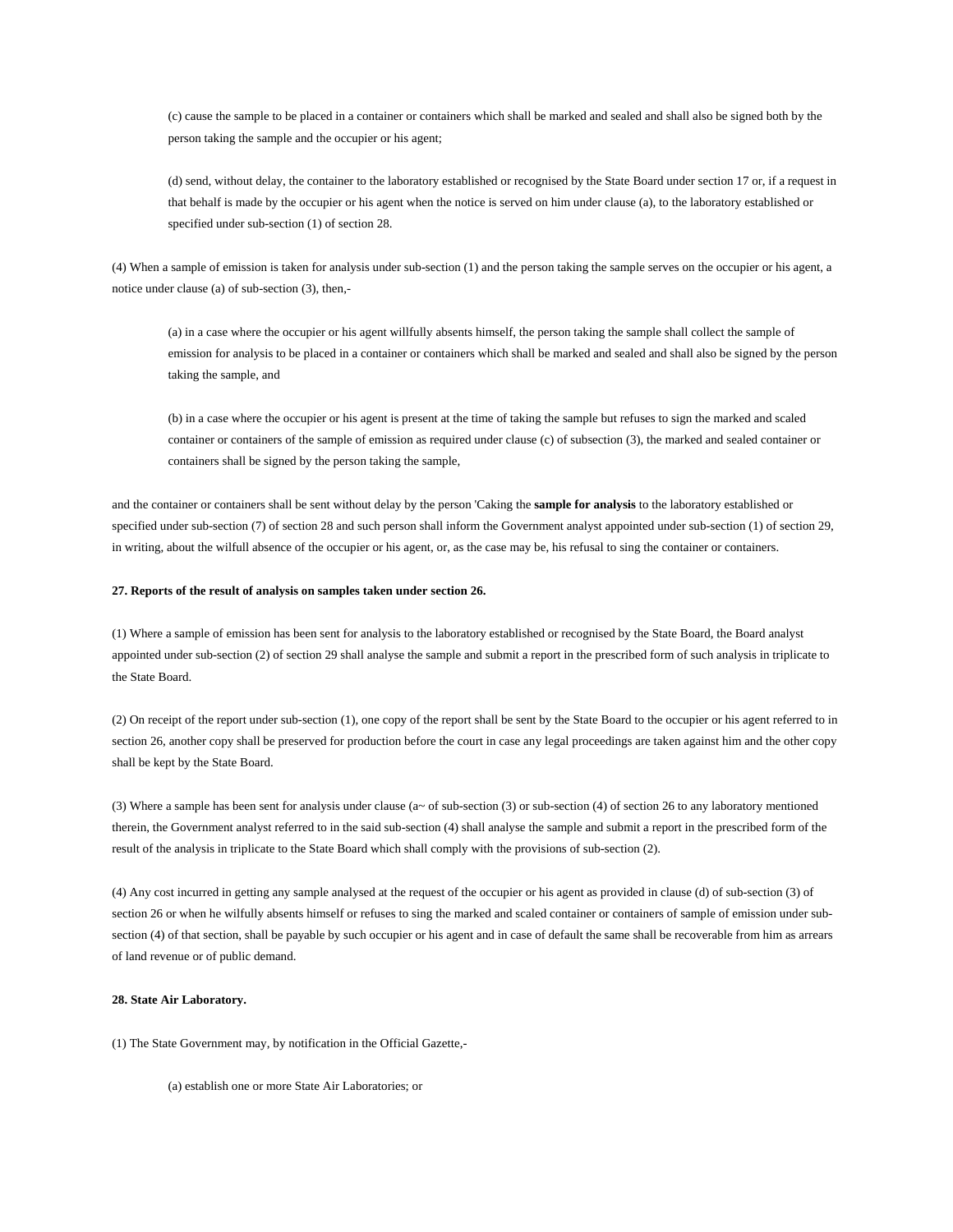*(b)* specify one or more laboratories or institutes as State Air Laboratories to carry out the functions entrusted to the State Air Laboratory under this Act.

(2) The State Government may, after consultation with the State Board, make rules prescribing-

(a) the functions of the State Air Laboratory;

(b) the procedure for the submission to the said Laboratory of samples of air or emission for analysis or tests, the form of the Laboratory's report thereon and the fees payable in respect of such report;

(c) such other matters as may be necessary or expedient to enable that Laboratory to carry out its functions.

#### **29. Analysis.**

(1) The State Government may, by notification in the Official Gazette, appoint such persons as it thinks fit and having the prescribed qualifications to be government analysts for the purpose of analysis of samples of air or emission sent for analysis to any laboratory established or specified under sub-section (1) of section 28.

(2) Without prejudice to the provisions of section 14, the State Board may, by notification in the Official Gazette, and with the approval of the State Government, appoint such persons as it thinks fit and having the prescribed qualifications to be Board analysts for the purpose of analysis of samples of air or emission sent for analysis to any laboratory established or recognised under section 17.

#### **30. Reports of analysis.**

Any document purporting to be a report signed by a Government analyst or, as the case may be, a Statc Board analyst may be used as evidence of the facts stated therein in any proceeding under this Act.

#### **31. Appeals,**

(1) Any person aggrieved by an order made by the State Board under this Act may, within thirty day from the date on which the order is communicated to him, prefer an appeal to such authority (hereinafter referred to as the Appellate Authority) as the State government may think fit to constitute :

Provided that the Appellate Authority may entertain the appeal after tile expiry of the said period of thirty days if such authority is satisfied that the appellant was prevented by sufficient cause from filing the appeal in time.

(2). The Appellate Authority shall consist of a single person or three persons as the State Government may think fit to be appoint by the State Government.

(3) The form and the manner in which an appeal may be preferred under subsection (1), the fees payable for such appeal and the procedure to be followed by the Appellate Authority shall be such as may be prescribed.

(4) On receipt of an appeal preferred under sub-section (1), the Appellate Authority shall, after giving the appellant and the State Board an opportunity of being heard, dispose of the appeal as expeditiously as possible.

24[31A. Power to give directions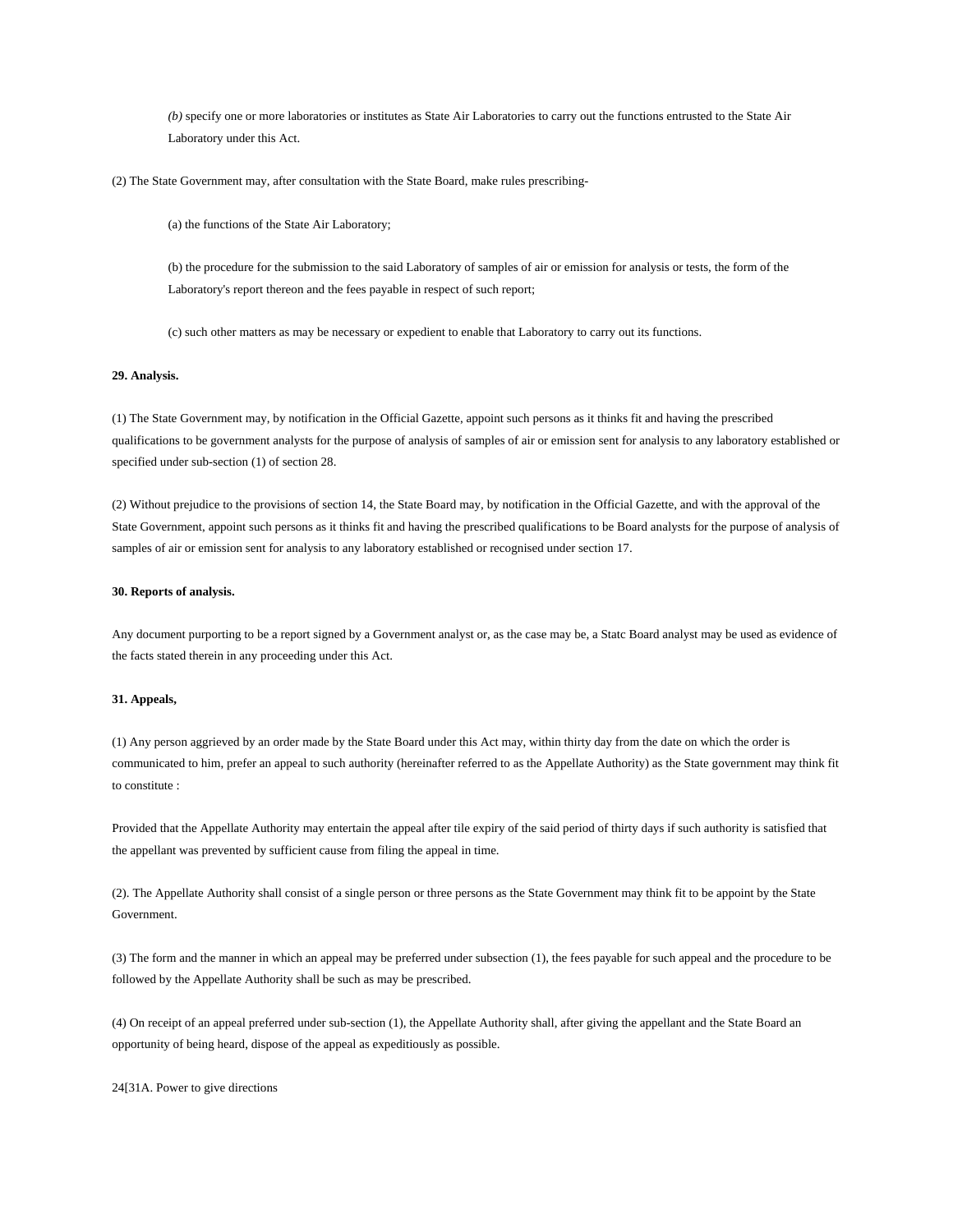Notwithstanding anything contained in any other law, im. subject to the provisions of this Act, and to any directions that the Central Government may give in this behalf, a Board may, in the exercise of its powers and performance of its functions under this Act, issue any directions in writing to any person, officer or authority, and such person, officer or authority shall be bound to comply with such directions.

*Explanation.-*For the avoidance of doubts, it is hereby declared that tile power to issue directions under this section, includes the power to direct-

(a) the closure, prohibition or regulation of any industry, operation or

(b) the stoppage or regulation of supply of electricity, water or any other service.]

# **CHAPTER V FUND, ACCOUNTS AND AUDIT**

#### **32. Contribution by Central Government.**

The Central Government may, after due appropriation made by Parliament by law in this behalf make in each financial year such contributions to the State Boards as it may think necessary to enable the State Board to perform their functions under this Act:

Provided that noting in this section shall apply to any 25[State Board for the Prevention and Control of water Pollution] constituted under section 4 of the Water (Prevention and Control of Pollution) Act, 1974, which is empowered by that Act to expend money from its fund thereunder also for. performing its functions, under any law for the time being in force relating to the prevention, control or abatement of air pollution.

#### **33. Fund of Board.**

(1) Every State Board shall have its own fund for the purposes of this Act and all sums which may, from time to time, be paid to it by the \*Central Government and all other receipts (by way of contributions, if any, from the State Government, fees, gifts, grants, donations benefactions or otherwise) of that Board shall be carried to the fund of the Board and all payments by the Board shall be made therefrom.

(2) Every State Board may expend such sums as it thinks fit for performing its functions under this Act and such sums shall be treated as expenditure payable out of the fund of that Board.

(3) Nothing in this section shall apply to any 25[State Board for the Prevention and Control of Water Pollution] constituted under section 4 of the Water -(Prevention and Control of Pollution) Act, 1974, which is empowered by that Act to expend money from its fund thereunder also for performing its functions under any law for the time being in force relating to the prevention., control or abatement of air pollution.

#### 26**[33A. Borrowing powers of Board.**

A Board may, with the consent of, or in accordance with the terms of any general or special authority given to it by, the Central Government or, as the case may be, the State Government, borrow money from any source by way of loans or issue of bonds, debentures or such other instruments, as it may deem fit, for discharging all or any of its functions under this Act.]

#### **34. Buduct.**

The Central Board or as the case may be the State Board shall, during each financial year, prepare, in such form and at such time as may be prescribed, a budget in respect of the financial year next ensuing showing the estimated receipt and expenditure under this Act, and copies thereof shall be forwarded to the Central Government or, as the case may be, the State Government.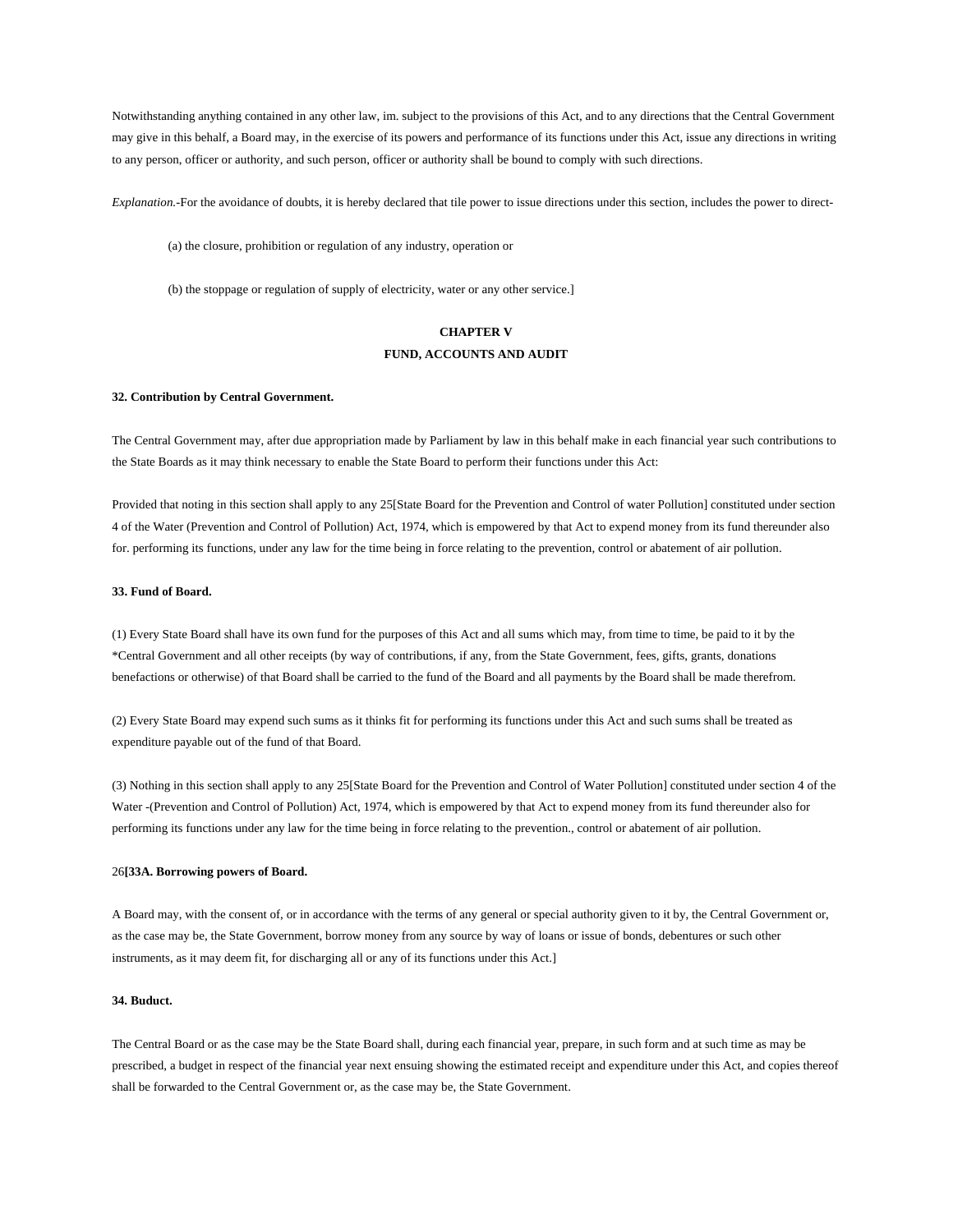#### 27**[35. Annual report.**

(1) The Central Board shall, during each financial year, prepare, in such form as may be prescribed, an annual report giving full account of its activities under this Act during the previous financial year and copies thereof shall be forwarded to the Central Government within four months from the last date of the previous financial year and that Goverriment shall cause every such report to be laid before both Houses of Parliament within nine months of the last date of the previous financial year.

(2) Every State Board shall, during each financial year, prepare, in such fort-n as may be prescribed, an annual report giving full account of its activities under this Act during the previous financial year and copies thereof shall be forwarded to the State Government within four months from the last date of the previous financial year and that Government shall cause every such report to be laid before the State Legislature within a period of nine months from the date of the previous financial year.)

### **36. Accounts and audit.**

(1) Every Board shall, in relation to its functions under this Act, maintain proper accounts and other relevant records and prepare an annual statement of accounts in such form as may be prescribed by the Central Government or, as the case may be, the State Government.

(2) The accounts of the Board shall be audited by an auditor duly qualified to act as an auditor of companies under section 226 of the Companies Act, 1956.

(3) The said auditor shall be appointed by the Central Government or, as the case may be, the State Government on the advice of the Comptroller and Auditor General of India.

(4) Every auditor appointed to audit the accounts of the Board under this Act shall have the right to demand the production of books, accounts, connected vouchers and other documents and papers and to inspect any of the offices of the Board.

(5) Every such auditor shall send a copy of his report together with an audited copy of the accounts to the Central Government or, as the case may be, the State Government.

(6) The Central Government shall, as soon as may be after the receipt of the audit report under sub-section (5), cause the same to be laid before both Houses of Parliament.

(7) The State Government shall, as soon as may be after the receipt of the audit report under sub-section (5), cause the same to be laid before the State Legislature.

### **CHAPTER VI**

### **PENALTIES AND PROCEDURE**

#### 28**[37. Failure to comply with the provisions of section 21 or section 22 or with the directions issued under section 31A.**

(1) whoever fails to comply with the provisions of section 21 or section 22 or directions issued under section 3 1 A, shall, in respect of each such failure, be punishable with imprisonment for a terms which shall not be less than one year and six months but which may extend to six years and with fine, and in case the failure continues, with an additional fine which may extend to five thousand rupees for every day during which such failure continues after the conviction for the first such failure.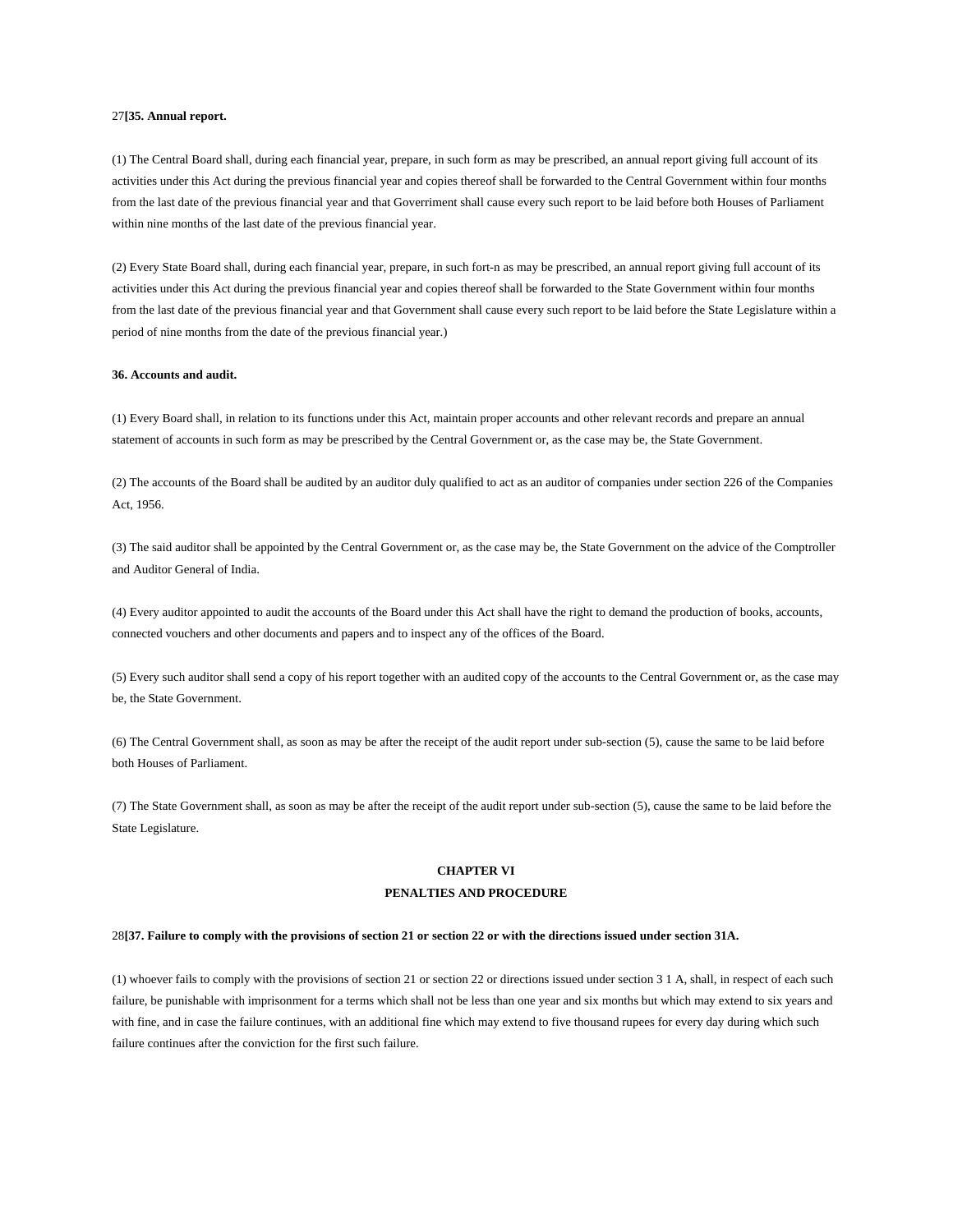(2) If the failure referred to in sub-section (1) continues beyond a period of one year after the date of conviction, the offender shall be punishable with imprisonment for a term which shall not be less than two years but which may extend to seven years and with fine.]

#### **38. Penalties for certain acts.**

Whoever-

(a) destroys, pulls down, removes, injures or defaces any pillar, post or stake fixed in the ground or any notice or other matter put up, incsribed or placed, by or under the authority of the Board, or

(b) obstructs any person acting under the orders or directions of the Board from exercising his powers and performing his functions under this Act, or

(c) damages any works or property belonging to the Board, or

(d) fails to furnish to the Board or any officer or other employee of the Board any information required by the Board or such officer or other employee for the purpose of this Act, or

(e) fails to intimate the occurrence of the emission of air pollutants into the atmosphere in excess of the standards laid down by the State Board or the apprehension of such occurrence, to the State Board and other prescribed authorities or agencies as required under sub-section (1) of section 23, or

(f) in giving any information which he is required to give under this Act, makes a statement which is false in any material particular, or

(g) for the purpose of obtaining any consent under section 21, makes a statement which is false in any material particular shall be punishable with imprisonment for a term which may extend to three months or with fine which may extend to 29[ten thousand rupees] or with both.

#### 30**[39. Penalty for contravention of provisions of the Act.**

Whoever contravenes any of the provisions of this Act or any order or direction issued thereunder, for which no penalty has been elsewhere provided in this Act, shall be punishable with imprisonment for a term which may extend to three months or with fine which may extend to ten thousand rupees or with both, and in the case of continuing contravention, with an additional fine which may extend to five thousand, rupees for every day during which such contravention continues after conviction for the first such contravention.)

#### **40. Offences by companies.**

(1) Where an offence under this Act has , been committed by a company, every person who, at the time the offence was committed, was directly in charge of, and was responsible to, the company for the conduct of the business of the company, as well as the company, shall be deemed to be guilty of the offence and shall be liable to be proceeded against and punished accordingly:

Provided that nothing contained in this sub-section shall render any such person liable to any punishment provided in this Act, if he proves that the offence was committed without his knowledge or that he exercised all due diligence to prevent the commission of such offence.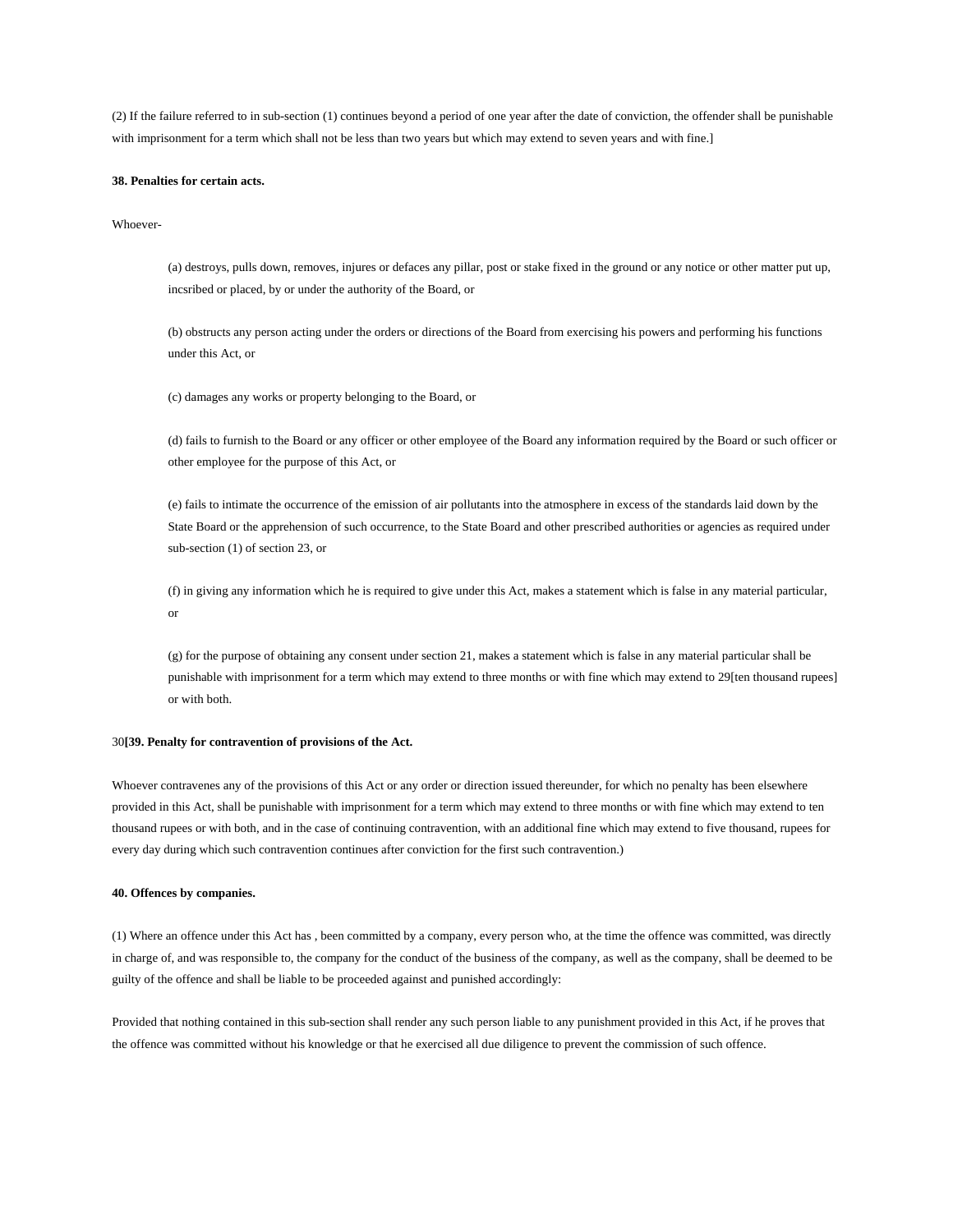(2) Notwithstanding anything contained in sub-section (1), where an offence under this Act has been committed by a company and it is proved that the offence has ben committed with the consent or connivance of, or is attributable to any neglect on the part of, any director, manager, secretary or other officer of the company, such director, manager, secretary or other officer shall also be deemed to be guilty of that offence and shall be liable to be proceeded against and punished accordingly.

*Explanation.-For the* purpose of this section,-

- (a) "company" means any body corporate, and includes a firin or other association of individuals; and
- (b) "director", in relation to a firm, means a partner in the firm.

#### **41. Offences by Government Departments.**

(1) Where an offence under this Act has been committed by any Department of Government, the Head of the Department shall be deemed to be guilty of the offence and shall be liable to be proceeded against and punished accordingly:

Provided that nothing contained in this section shall render such Head of the Department liable to any punishment if he proves that the offence was committed without his knowledge or that he exercised all due diligence to prevent the commission of such offence.

(2) Notwithstanding anything contained in sub-section (1), where an offence under this Act has been committed by a Department of Government and it is proved that the offence has been committed with the consent or connivance of, or is attributable to any neglect on the part of, any officer, other than the Head of the Department, such officer shall also be deemed to be guilty of that offence and shall be liable to be proceeded against and punished accordingly. ,

#### **42. Protection of action taken in good faith**

No suit, prosecution or other legal proceeding shall lie against the Goverwnent er any officer of the Government or any member or any officer or other employee of the Board in respect of anything which is done or intended to be done in good faith in pursuance of Otis Act or the rules made thereunder.

#### 31**[43. Cognizance of offences**

(1) No court shall take cognizance of any offence under this Act except on a complaint made by-

(a) a Board or any officer authorised in this behalf by it; or

(b) any person who has given notice of not less than sixty days, in the manner prescribed, of the alleged offence and of his intention to make a complaint to the Board or officer authorised as aforesaid, and no court inferior to that of a Metropolitan Magistrate or a Judicial Magistrate of the first class shall try any offence punishable under this Act.

(2) Where a complaint has been made under clause (b) of sub-section (1), the

Board shall, on demand by such person, make available the relevant reports in its possession to that person:

Provided that the Board may refuse to make any such report available to such person if the same is, in its opinion, against the public interest.]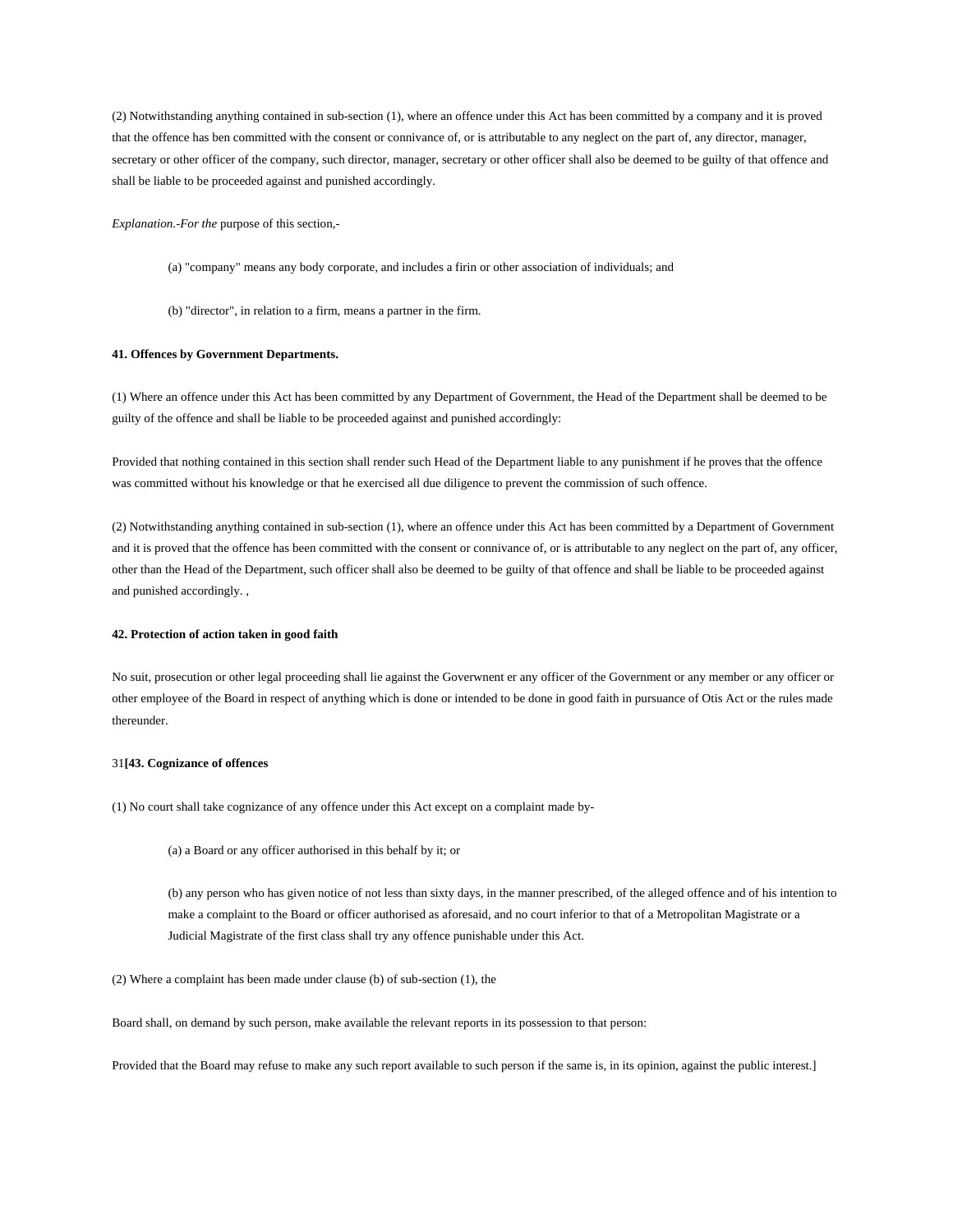#### **44. Members, officers and employees of Board to be public servants.**

All the members and all officers and other employees of a Board when acting or purporting to act in pursuance of any of the provisions of this Act or the rules made thereunder shall be deemed to be public servant within the meaning of section 21 of the Indian Penal Code (45 of 1860).

#### **45. Reports and returns.**

The Central Board shall, in relation to its functions under this Act, furnish to the Central Goveniment, and a State Board shall, in relation to its functions under this Act, furnish to the State government and to the Central Board such reports, returns, statistics, accounts and other information as that Government, or, as the case may be, the Central Board may, from time to time, require.

#### **46. Bar of jurisdiction.**

No civil court shall have jurisdiction to entertain any suit or proceeding in respect of any matter which an Appellate Authority constituted under this Act is empowered by or under this Act to determine, and no injunction shall be granted by any court or other authority in respect of any action taken or to be taken in pursuance of any power conferred by or under this Act.

# **CHAPTER VII MISCELLANEOUS**

# **47. Power of Central Government to supersede State Board,**

(1) If at any time the State Government is of opinion-

(a) that a State Board constituted under this Act has persistently made default in the performance of the functions imposed on it by or under this Act, or

(b) that circumstances exist which render it necessary in the public interest so to do,

the State Government may, by notification in the Official Gazette, supersede the State Board for such period, not exceeding six months, as may be specified in the notification:

Provided that before issuing a notification under this sub-section for the reasons mentioned in clause (a), the State Government shall give a reasonable opportunity to the State Board to show cause why it should not be superseded and shall consider the explanations and objections, if any, of the State Board.

(2) Upon the publication of a notification under sub-section (1) superseding the State Board,-

(a) all the members shall, as from the date of supersession, vacate their offices as such;

(b) all the powers, functions and duties which may, by or under this Act, be exercised, performed or discharged by the State Board shall, until the State Board is reconstituted under sub-section (3), be exercised, performed or discharged by such person or persons as the State Government may direct.-,

(c) all property owned or controlled by the State Board shall, until the Board is reconstituted under sub-section (3), vest in the State Government.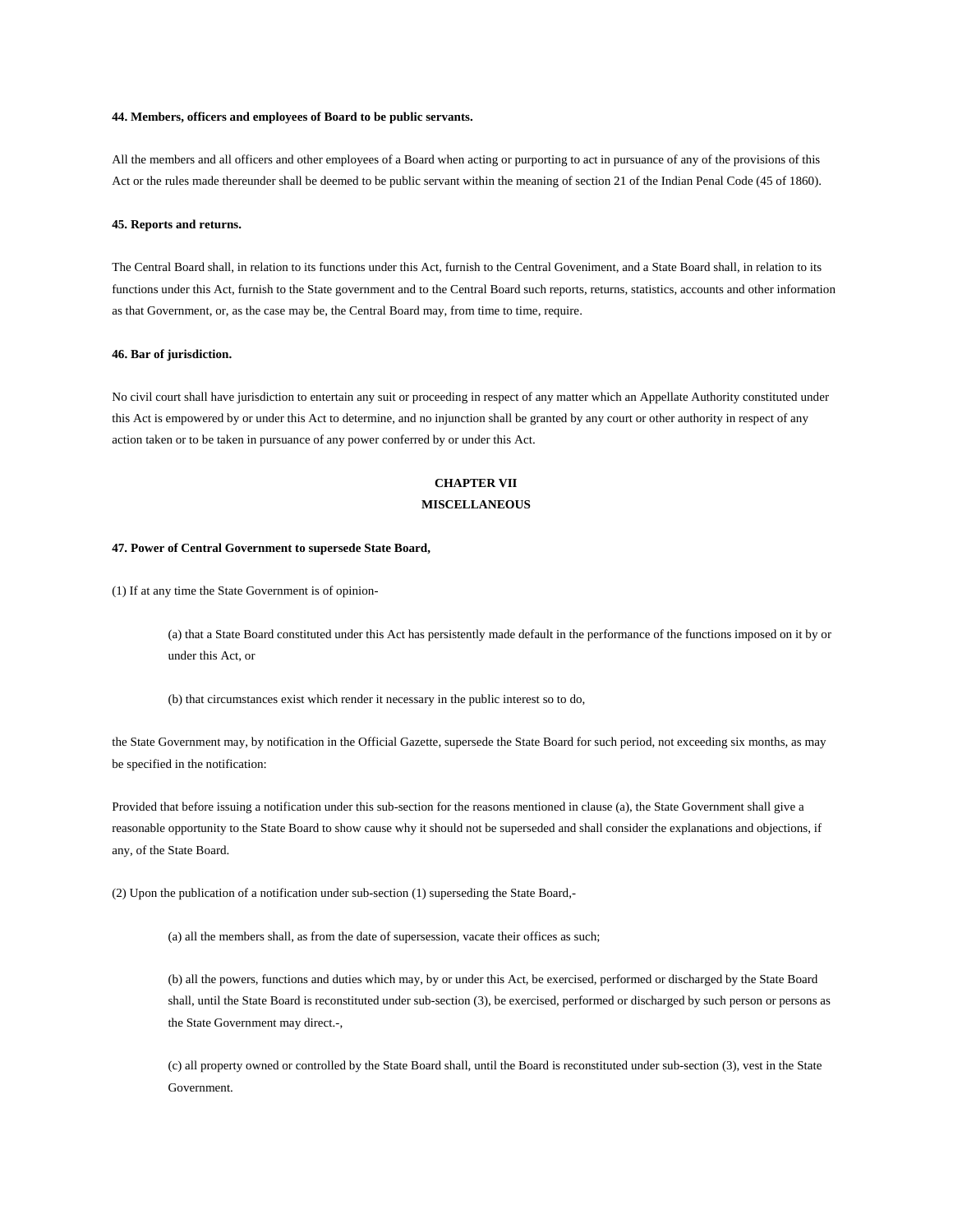(3) On the expiration of the period of supersession specified in the notification issued under sub-section (1), the State Government may-

(a) extend the period of supersession for such further term, not exceeding six months, as it may consider necessary; or

*(b)* reconstitute the State Board by a fresh nomination or appointment as the case may be, and in such case any person who vacated his office under clause (a) of sub-section (2) shall also be eligible for nomination or appointment.

Provided that the State Government may at any time before the expiration of the period of supersession whether originally specified under subsection (1) or as extended under this sub-section, take action under clause *(b)* of this sub-section.

# **48. Special provision in the case of supersession of the Central Board or the State Boards constituted under the Water (Prevention and Control of Pollution) Act, 1974.**

Where the Central Board or any State Board constituted under the Water (Prevention and Control of Pollution) Act, 1974 (Act 6 of 1974), is superseded by the Central Government or the State Government, as the case may be, under that Act, all the powers, functions and duties of the Central Board or such State Board under this Act shall be exercised, performed or discharged during the period of such supersession by the person or persons, exercising, preforming or discharging the powers, functions and duties of the Central Board or such State Board under the Water (Prevention and Control of Pollution) Act, 1974, during such period.

#### **49. Dissolution of State Boards constituted under the Act**

(1) As and when the Water (Prevention and Control of Pollution) Act, 1974 (Act 6 of 1974), comes into force in any State and the State Government constitutes a I [Scate Board for the Prevention and Control of Water Pollution] under that Act, the State Board constituted by the State Government under this Act shall stand dissolved and the Board first-mentioned shall exercise the powers and perform the functions of the Board second-mentioned in that State,

(2) On the dissolution of the State Board constituted under this Act,--

(a) all the members shall vacate their offices as such;

*(b)* all moneys and other property of whatever kind (including the fund of the State Board) owned by, or vested in, the State Board, immediately before such dissolution, shall stand transferred to and vest in the 32[State Board for the Prevention and Control of Water Pollution];

(c) every officer and other employee serving under the State, Board immediately before such dissolution shall be transferred to and become an officer or other employee of the I [State Board for the Prevention and Control of Water Pollution] and hold office by the same tenure and at the same remuneration and on the same terms and conditions of service as he would have held the same if the State Board constituted under this Act had not been dissolved and shall continue to do so unless and until such tenure, remuneration and conditions of service are duly altered by the 33[State Board for the Prevention and Control of Water Pollution] :

Provided that the tenure, remuneration and terms and conditions of service of any such officer or other employee shall not be altered to his disadvantage without the previous sanction of the State Government;

(d) all liabilities obligations of the State Board of whatever kind, immediately before such dissolution, shall be deemed to be the liabilities or obligations, as the case may be, of the l[State Board for the Prevention and Control of Water Pollution] and any proceeding or cause of action, pending or existing immediately before such dissolution by or against the State Board constituted under this Act in relation to such liability or obligation may be continued and enforced by or against the I [State Board for the Prevention and Control of Water Pollution.]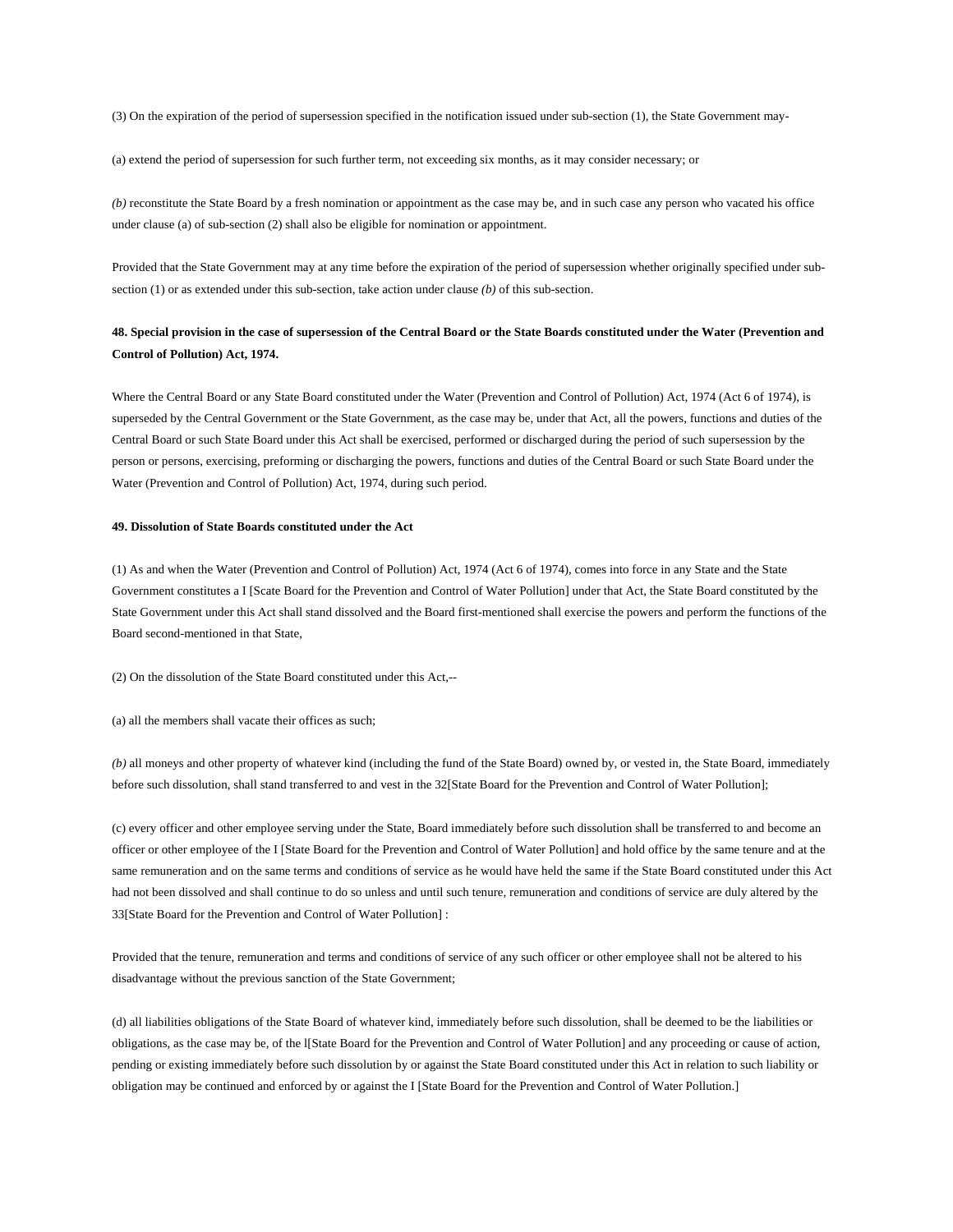*50. [Power to amend the Schedule.] Rep. by the Air (Prevention and Control of Pollution) Amendment Act, 1987 (47 of 1987), s. 22 (w.e.f. 1- 41988).* 

#### **51. Maintenance of register.**

(1) Every State Board shall maintain a register containing particulars of the persons to whom consent has been granted under section 21, the standard for emission laid down by it in relation to each such consent and such other particulars as may be prescribed.

(2) The register maintained under sub-section (1) shall be open to inspection at all reasonable hours by any person interested in or affected by such standards for emission or by any other person authorised by such person in this behalf.

#### **52. Effect of other laws.**

Save as otherwise provided by or under the Atomic Energy Act, 1962 (33 of 1962), in relation to radioactive air pollution the provisions of this Act shall have effect notwithstanding anything inconsistent therewith contained in any enactment other than this Act.

### **53. Power of Central Government to make rules.**

(1) The Central Government may, in consultation with the Central Board by notification in the Official Gazette, make rules in respect of the following matters namely :-

(a) the intervals and the time and place at which meetings of the Central Board or any committee thereof shall be held and the procedure to be followed at such meetings, including the quorum necessary for the transaction of business thereat, under sub-section (1) of section 10 and under sub-section (2) of section 11;

(b) the fees and allowances to be paid to the members of a committee of the Central Board, not being members of the Board, under sub-section (3) of section 11;

(c) the manner in which and the purposes for which persons may be associated with the Central Board under sub-section (1) of section 12;

(a) the fees and allowance to be paid under sub-section (3) of section 12 to persons associated with the Central Board under subsection (/) of section 12;

(e) the functions to be performed by the Central Board under clause (j) of sub-section (2) of section 16;

34[(f) the form in which and the time within which the budget of the Central Board may be prepared and forwarded to the Central Government under section 34;

(ff) the form in which the annual report of die Central Board may be prepared under section 35;1

(g) the form in which the accounts of the Central Board may be maintained under sub-section (1) of section 36.

(2) Every rule made by the Central Government under this Act shall be laid, as soon as may be after it is made, before each House of Parliament, while it is in session, for a total period of thirty days which may be comprised in one session or in two or more successive sessions, and if, before the expiry of the session immediately following the session or the successive sessions aforesaid, both Houses agree in making any modification in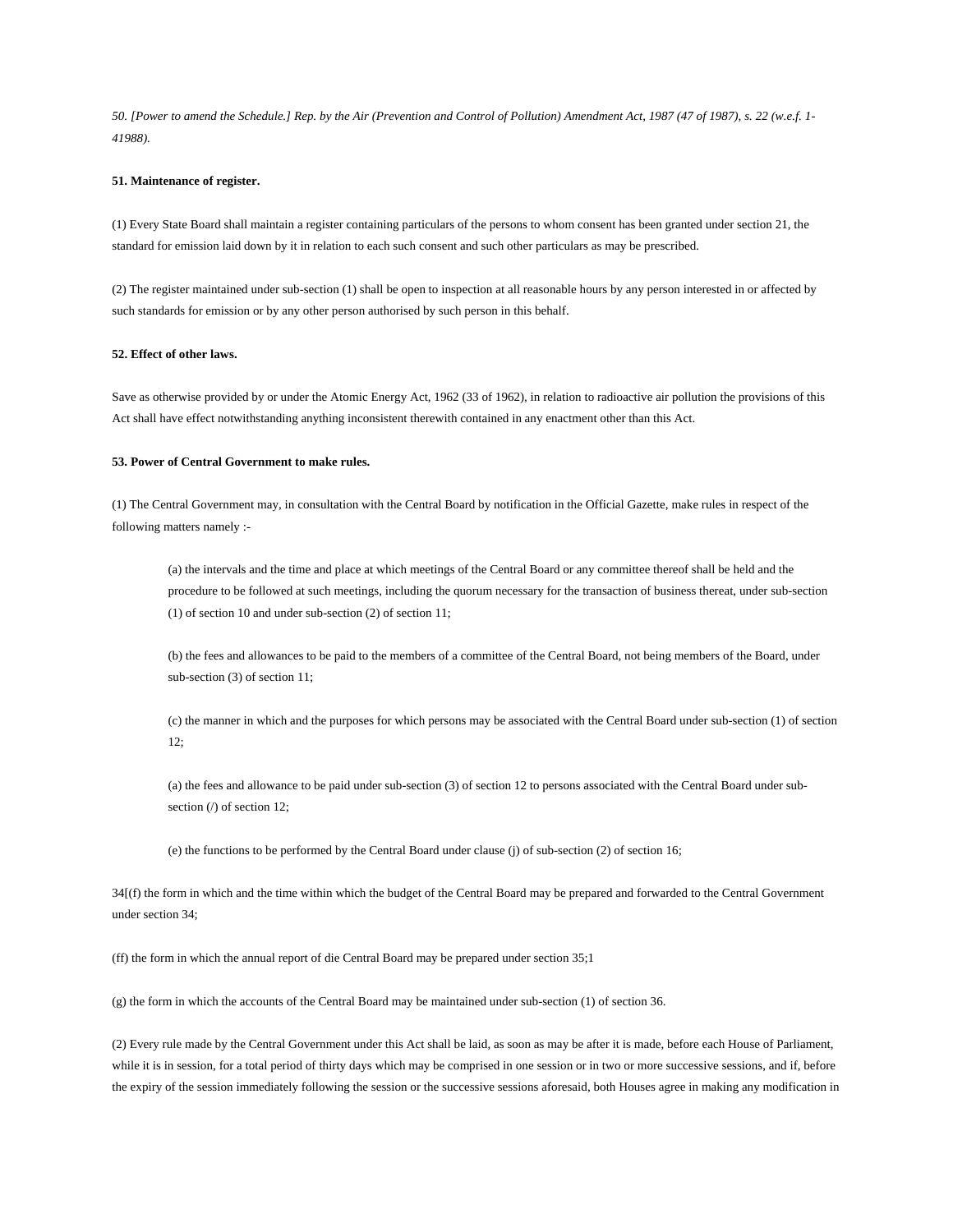the rule or both Houses agree that the rule should not be made, the rule shall thereafte have effect only in such modified form or be of no effect, as the case may be; so, however, that any such modification or annulment shall be without prejudice to the validity of anything previously done under that rule.

#### **54. Power of State Government to make rules.**

(1) Subject to the provisions of sub-section (3), the State Government may, by notification in the Official Gazette, make rules to carry out the purposes of this Act in respect of matter not falling within the purview of section 53.

(2) In particular, and without prejudice to the generality of the foregoing power, such rules may provide for all or any of the following matters, namley --

35[(a) the qualifications, knowledge and experience of scientific, engineering or management aspect of pollution control required for appointment as member-secretary of a State Board constituted under the Act;]

36[(aa) the terms and conditions of service of the Chairman and other members (other than the member-secretary) of the State Board constituted under this Act under sub-section (7) of section 7;

(b) the intervals and the time and place at which meetings of the State Board or any committee thereof shall be held and the procedure to be followed at such meetings, including the quorum necessary for the transaction of business thereat, under sub-section (1) of section 10 and under sub-section (2) of section 11;

(c) the fees and allowances to be paid to the members of a committee of the State Board, not being members of the Board under subsection (3) of section 11;

(d) the manner in which and the purpose for which persons may be associated with the State Board under sub-section (1) of section 12;

(e) the fees and allowances to be paid under sub-section (3) of section 12 to persons associated with the State Board under sub-section (1) of section 12;

(f) the terms and conditions of service of the member-secretary of a State Board constituted under this Act under sub-section (1) of section 14;

(g) the powers and duties to be exercised and discharged by the member-secretary of a State Board under sub-section (2) of section 14;

(h) the conditions subject to which a State Board may appoint such officers and other employees as it considers necessary for the efficient performance of its functions under sub-section (3) of section 14;

(i) the conditions subject to which a State Board may appoint a consultant under sub-section (5) of section 14;

(j) the functions to be performed by the State Board under clause (i) of sub-section (1) of section 17;

(k) the manner in which any area or areas may be declared as air pollution control area or areas under sub-section (1) of section 19;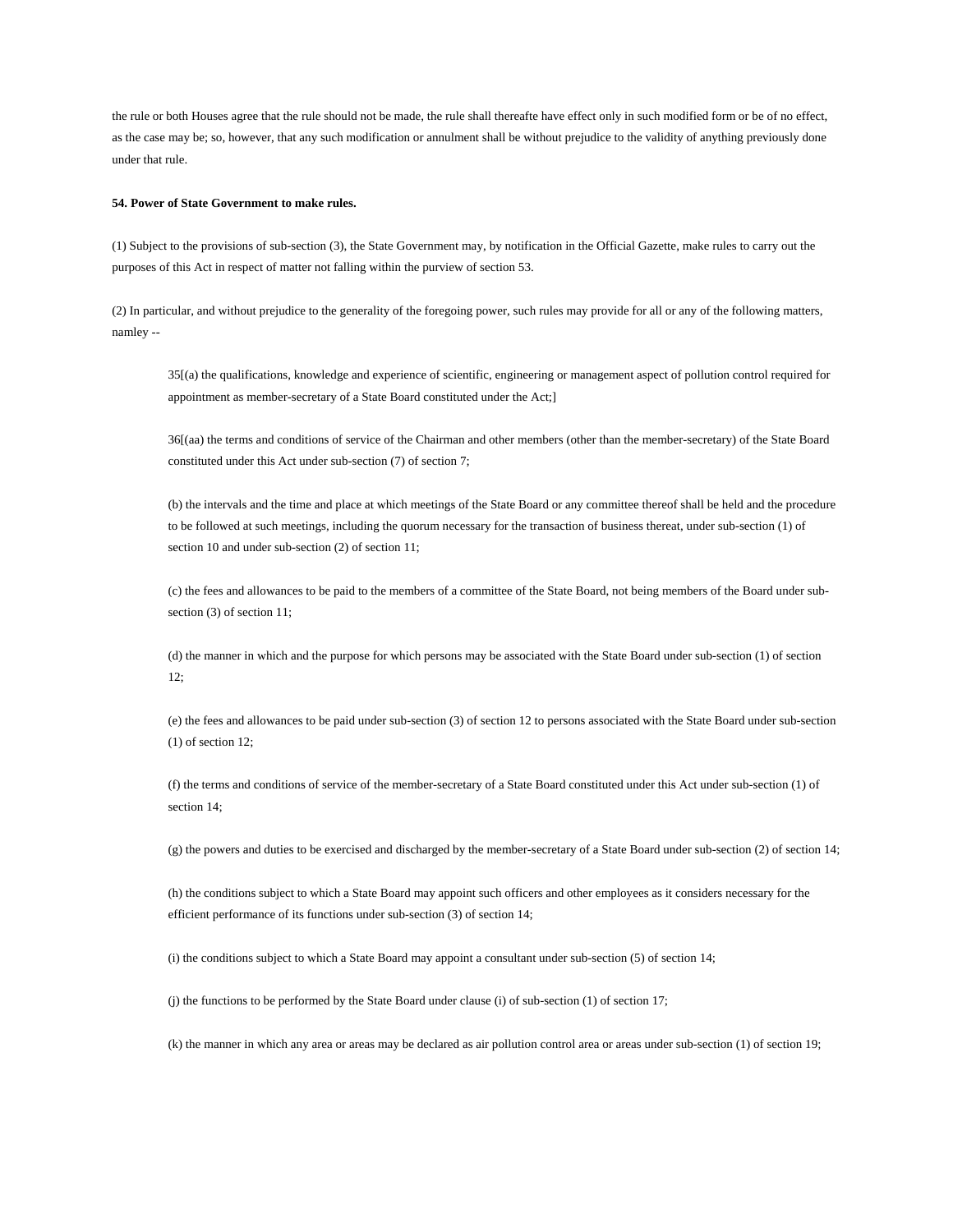(l) the form of application for the consent of the State Board, the fees payable therefore, the period within which such application shall be made and the particulars it may contain, under sub-section (2) of section 21;

(m) the procedure to be followed in respect of an inquiry under subsection (3) of section 2 1;

(n) the authorities or agencies to whom information under sub-section (1) of section 23 shall be furnished;

(o) the manner in which samples of air or emission may be taken under sub-section (1) of section 26;

(p) the form of the notice referred to in sub-section (3) of section 26;

(q) the form of the report of the State Board analyst under sub-section (1) of section 27;

(r) the form of the report of the Government analyst under sub-section (3) of section 27;

(s) the functions of the State Air Laboratory, the procedure for the submission to the said Laboratory of samples of air or emission for analysis or tests, the form of Laboratory's report thereon, the fees payable in respect of such report and other matters as may be necessary or expedient to enable that Laboratory to carry out its functions, under sub-section (2) of section 28;

(t) the qualifications required for Government analysts under subsection (1) of section 29;

(u) the qualification required for State Board analysts under sub-section (2) of section 29;

(v) the form and the manner in which appeals may be preferred, the fees payable in respect ot such appeals and the procedure to be followed by the Appellate Authority in disposing of the appeals under sub-section (3) of section 31;

37[(w) the form in which and the time within which the budget of the State Board may be prepared and forwarded to the State Government under section 34;

(ww) the form in which the annual report of the State Board may be prepared under section 35,1

(x) the form in which the accounts of the State Board may be maintained under the sub-section (1) of section 36;

38[(xx) the manner in which notice of intention to make a complaint shall be given under section 43;]

(y) the particulars which the register maintained under section 51 may contain;

(z) any other matter which has to be, or may be, prescribed.

(3) After the first constitution of the State Board, no rule with respect to any of the matters referred to in sub-section (2) other than those referred to *39*[in clause (aa) thereof], shall be made, varied, amended or repealed without consulting that Board.

*[The Schedule.] Omitted by the air (Prevention and Control of Pollution) Amendment Act, 1987, s. 25 (w.e.f. 1-4-1988)* 

1 16-5-1981 : vide notification No. G.S.R. 351 (E), dated 15-5-1981,GazeL\*,e of *India,* Extraordinary, Part II, Section 3(i) page 944.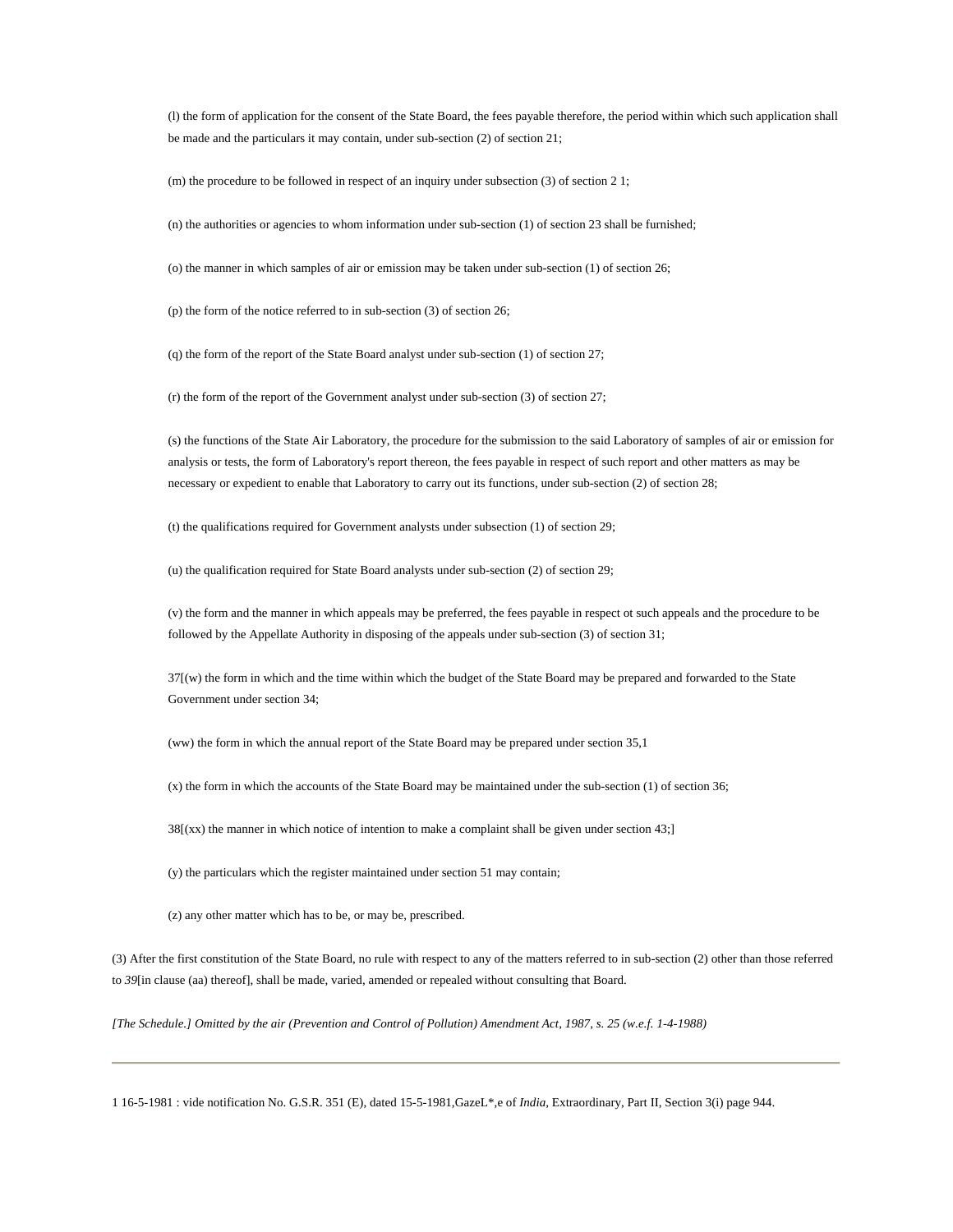2 Ins. by Act 47 of 1987, s. 2 (w.e.f. 1-4-1988).

3 The words in brackets "Central Board for the Prevention and Control of Water Pollution" shall be subs. as "Central Pollution Control Board" by Act 47 of 1987, s. 2 (date to be notified).

4 Subs. by Act 47 of 1987, s. 2, for cl. (m) (w.e.t. 1-4-1988).

5 The words in brackets "State Board for the Prevention and Control of Water pollution" shall be subs. as "State Polution Control Board" s. 2 *ibid.* (date to be notified).

6 For sections 3 and 4, the following sections shall stand subs. by s.3 *ibid.,* (date to be notified) namely :- 3. Central Pollution Control Board-The Central Pollution Control Board constituted under section 3 of the Water (Prevention and Control of Pollution) Act, 1974 (6 of 1974), shall, without prejudice to the exercise and performance of its powers and functions under that Act, exercise the powers and perform the functions of the Central Pollution Control Board for the prevention and control of air pollution under this Act.

7 State Pollution Control Boards constituted under section 4 of Act 6 of 1974 to be State Boards under this Act.-In any State in which the Water (Prevention and Control of Pollution) Ai-t, 1974, is in force and the State Government has constituted for that State a State Pollution Control Board under section 4 of that Act, such State Board shall be deemed to be the State Board for the Prevention and Control of Air Pollution constituted under section 5 of this Act, and accordingly that State Pollution Control Board shall Without prejudice to the exercise and performance of its powers and functions under that Act, exercise the powers and perform the functions of the State Board for the prevention and control of air pollution under this Act.

8 The words in brackets "State Board for the Prevention and Control of Water Pollution" shall be substituted as "State Pollution Control Board" by Act 47 of 1987, s. 4, (date to be notified).

9 Subs. by s. *4, ibid., for cl. (f) (w.e.f. 1-4-1988).*

10 The words "but not for more than two terms" omitted by Act 47 of 1987, s. 5 (w.e.f. 1.4.1988)

11 Subs. by Act 47 of 1987, -. 6, for sub-section (2) (w.e.f. 1-4-1988).

12 Ins. by Act 47 of 1987. s. 7 (w.e.f. 1-4-1988).

13 S. 18 renumbered as sub-section (1) thereof by Act 47 of 1987, s. 8 (w.e.f. 1-4-1988).

14 Ins. by s. 8, *ibid.* (w.e.f. 1-4-1988).

15 Subs. by Act 47 of 1987, s. 9, for sub-section (1) (w.e.f. 1-4-1988).

16 Certain words omitted by s. 9, ibid., (w.e.f. 1-4-1988).

17 Subs. by Act 47 of 1987, s. 9, for certain words (w.e.f. 1 .4 19881).

18 Ins. by s. 9, *ibid. (w.e.f. 1-4-1988).*

19 Certain words omitted *by Act 47 of 1987,s. 9, (w.e.f. 1-4-988).*